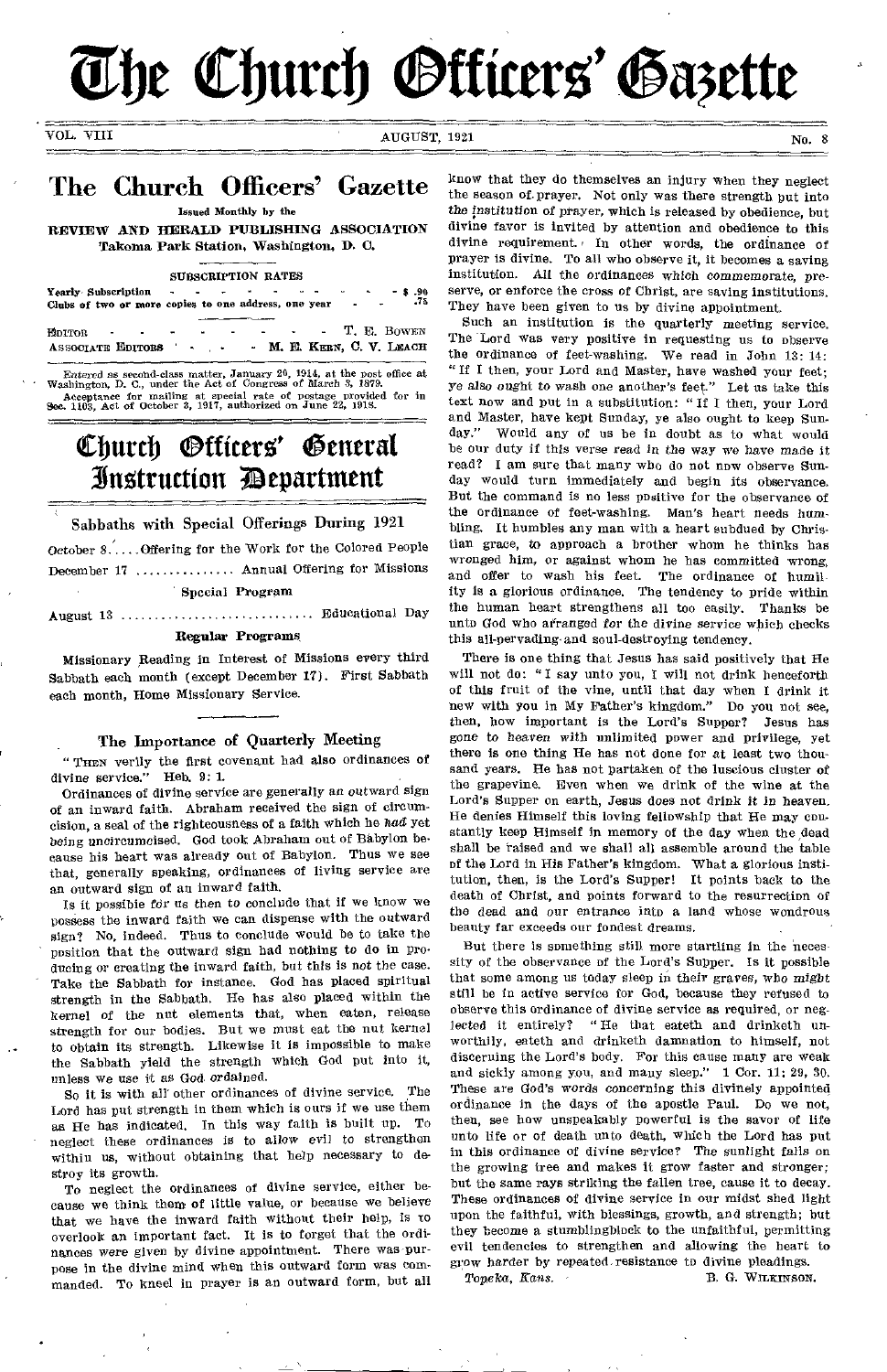# No Easy Way

WHEN teaching English in the islands of the West Indies, I was very often appealed to by those who were studying under other teachers, to know if my " method " was different from or better than the one they were following. And I observed that these restless seekers after different methods were students(?) who hated study. They wanted to learn English, but they did not want the drudgery that goes with the acquiring of a new language. I learned to tell them at once that I had no hypodermic method of introducing the language into their systems, and that I could do little more than guide them while they must *do the work of learning.* 

*I* am often reminded of that lesson by people who seek righteousness. There are many who want to be righteous and are willing to take the first steps of faith and baptism; but they stop there and restlessly look about for some method of sanctification or holiness whereby the keep-on method may be abolished. They seem to think there is some method God must have whereby they may receive at one grand moment of experience, the finished product of a consecrated life.

'But we know of no such method of spiritual development. Jesus says, " If any man will come after Me, let him deny himself, and take up his cross *daily,* and follow Me." Luke 9: 23. "He that *ondureth to the end,* the same shall be saved." Matt. 24: 13, R. V.

There are the little daily battles to be fought and the victories to be won. These go into the fabric of life, making us overcomers at the end. When we know how to gain these victories, we are *safe.* I asked a class of boys and girls recently how many of them really knew what it meant to•overcome in Jesus' name. By the answers some gave, I was satisfied they knew the experience.

Though we look forward to conflict, we need by no means be discouraged; for Jesus will be with us every day and in every struggle, and He will *see* us through to victory. Young converts should be encouraged to learn how to trust Christ, and fearlessly face testings and trials; for they are sure to come to them.

Even to old age the enemy pursues God's true children. I have often seen older ones fiercely attacked by the enemy, yet' coming through by the same methods all must follow, by wholly trusting their case to the faithful Friend of sin-<br>ners. [JULIAN S. CONNERLY.] LILLIAN S. CONNERLY.

*Washington, D. C.* 

### The Business Meeting

THE church husiness meeting is an important one. deals with church interests, and the church is God's institution upon earth to save souls. The church business meeting, therefore, is of as much more importance than common business affairs, as are spiritual things more important than temporal. At every business meeting, unseen representatives are present. Two records are kept of that which takes place, one by the church clerk, the other (and much more complete), by one who transfers what he writes to the books of heaven.

"In our business meetings, it is important that precious time should not be consumed in debating points that are of small consequence. The habit of petty criticism should not be indulged, for it perplexes and confuses minds, and shrouds in mystery the things that are most plain and simple. If there is that love among brethren which will lead ple. If there is that love among brethren which will lead them to esteem others better than themselves, there will be a giVing up of their own ways and wishes to others."—" *Gos-pel Workers," p. 447.* 

There are always a few who think, when their brethren are pulling forward, that it is their duty to pull back. They object to everything that is proposed, and make war on every plan that they have not themselves originated. Here is an opportunity [in the business meeting] for persons to develop inordinate self-confidence. . . . There is nothing harder for those who possess a strong will than to give up their own way, and submit to the judgment of others." *— M.,* pp. *446', 447.* 

It will greatly facilitate the conduct of the business meeting for the officers to have a carefully prepared list of items to be considered. The meeting is one of counsel. No one mind:should seek to control all the actions. The best judgment of all present should be sought, and each action made to express the *combined* judgment of all. If this is the motive of all, even though the best expressed judgment of one may be superseded by the revelation of something. better as expressed by another, all will unite unanimously in the final deciding vote, and thus perfect harmony be maintained.

One counselor in Israel went out and hanged himself because his counsel was not followed by the new-ruling king. And, too, it was *God* who defeated his counsel (which, by the way, was excellent counsel for the success of this conspirator) at this time, to preserve the life of His beloved servant David.

" In our business connection with the work of God, and in handling sacred things, we cannot be too careful to guard against a spirit of irreverence; never, for an instant, should the word of God be used deceitfully, to carry a point which we are anxious to see succeed. Honor, integrity, and truth must be preserved at any cost to self. . . . Levity is not appropriate in meetings where the solemn work and word God are under consideration. The prayer has been offered that Christ shall preside in the assembly, and impart His wisdom, His grace and righteousness. Is it consistent to take a course that will be grievous to His Spirit and contrary to His work? "-*Id., pp. 447, 448.* These general principles should be carefully studied by

those called upon to conduct business meetings pertaining to the work of God. They underlie church board meetings, church business meetings, as well as conference business and committee meetings.

"Let every one who sits in council and committee meet-ings write in his heart the words, I am working for time and for eternity; and I am accountable to God for the motives that prompt me to action. Let this be his motto.<br>Let the prayer of the psalmist be his prayer: 'Set a watch,<br>O Lord, before my mouth; keep the door of my lips. In-<br>cline not my heart to any evil thing.'" — "Testimon *Vol. VII, pp. 258, 259.* 

## The Clerk

THE clerk is in reality the secretary of the church, and as such should keep a faithful record of all the business transacted at the regular business meetings,— the transfer of members, reception or dismissal, giving dates; and such other matters as are really an important part of the church activities.

A record book has been prepared for this purpose, and each clerk should be provided with a copy. In this book is a place for the list of church members, and it is the duty of the church clerk to keep in touch with absent members, giving ample notice of the quarterly service or other important meetings.

The clerk should be ready to render an accurate report of the church membership at each quarterly meeting, calling attention to any one from whom no report has been recently received. Effort should be made to get into communication with such. After two years, in case the member cannot be located, the church board would be justified in recommending that the name be dropped.

The clerk has no authority to place names on the church records or to remove them without action by the church. Letters transferring members to another church should be mailed to the church clerk promptly, and those received from other churches should be passed on to the elder at once.

It is the duty of the clerk to furnish an accurate report of the church work at the close of each quarter. Certain items of information are to be secured from the deacons, the treasurer, the school board, and the missionary secretary, —such items to be entered in the space prepared on the clerk's quarterly report blank. This blank, when fully filled out, should be sent to the conference secretary promptly, at the close of the quarter.

The clerk should always respond as promptly as possible to every request from the conference office for information, as only in this way can a correct understanding be gathered of the work, not only *in* the local church, but as a whole. J. ADAMS STEVENS.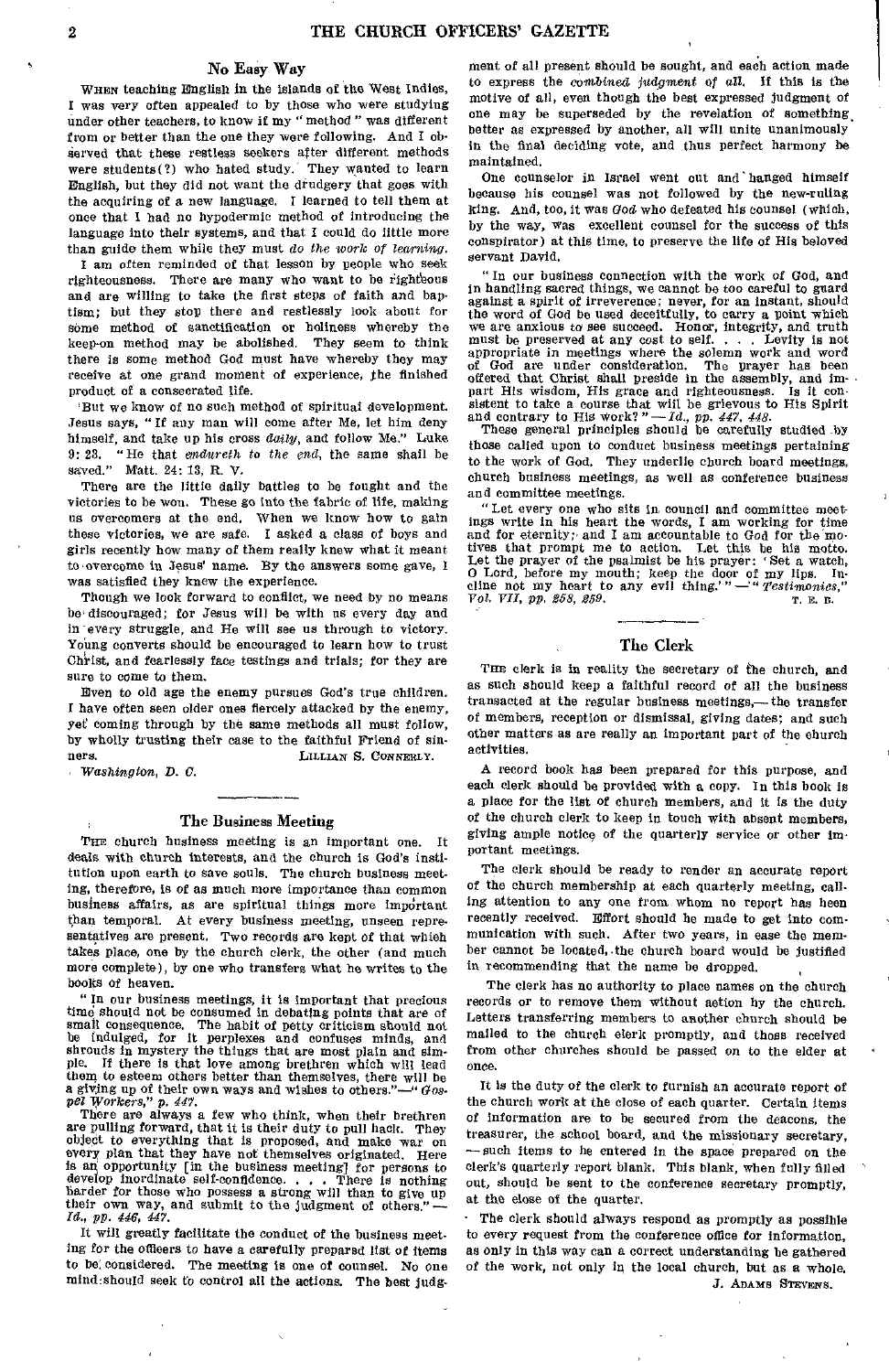# Home Missionary Department

# THE FOREIGN FIELD AT HOME - A PROBLEM OF THIRTY-THREE MILLION OPPORTUNITIES

# Suggestive Program for First Sabbath Home Missionary Service

'(To be held August 6)

*OPENING* SONG: "My Lord and I," Christ in Song, No. 599. Scripture Reading: Isa. 58: 6-11.

Prayer.<br>Missionary Offering (including missionary reports). Song: "Ready to Do His Will," Christ in Song, No. 600. Presentation of Theme: The Foreign Field at Home.

Recitation: "The Master's Call."

Plans for a larger work. Closing Song: "The Night Is Coming," Christ in Song, Closing Song:<br>No. 720. Benediction.

# Note to the Leaders

A very small proportion of the faithful members in our churches will have the opportunity to tell the gospel story to men and women in distant lands; yet the very same responsibility rests upon them as upon our missionaries sent abroad, to spread the knowledge of the saving truth for these last days among the people of all nationalities who, in the providence of God, have been permitted to reside in our midst. In every Seventh-day Adventist church there should be a company of workers making a special study of the best methods of working for the foreigner and putting these methods into practical application. Possibly there is not one of our churches without a foreign environment of greater or less extent, and probably there are no settlements or groups of foreign-speaking people in this country beyond the immediate reach of believers in the third angel's message. It is time for God's people to " arise " and "shine" with the clear truth of God's word, in behalf of the great mass of people of varied tongues and nationalities. We know we are living in the days of the latter rain, and one way in which the " gift of tongues " is bestowed at this time, is through the printed page in practically "every language." In taking our truth-filled literature to the homes of these foreign-speaking people, it is a satisfaction to see the pleasure with which they accept reading matter in their native tongue. One is reminded of the amazement expressed by the mixed multitude on the day of Pentecost, when they said, "How hear we every man in our own tongue, wherein we were born?" Acts 2: 8.

The following instruction should be presented with special emphasis at this Home Missionary service:

The Pentecost experience is to be repeated. It is God's purpose that men gathered here from every nation under heaven shall hear the last message of mercy. Many will then carry it back to their friends and neighbors. But, in order to reach the foreigners in our cities, *house-to-house work must be done* with the periodicals and books which are printed in their own language. They must hear the message in their own tongue." — " *The Time and the Work," pp.* 

27, 28.<br>
That August 6 may mark a new era in missionary activity<br>
for the "stranger in our midst" is the prayer of the

HOME MISSIONARY DEPARTMENT.

# The Foreign Field at Home—Thirty-Three Million **Opportunities**

THE phase of Home Missionary work under consideration today is one which affords opportunity to every Christian to engage in personal service. It is estimated that the number of foreigners in the United States, including the immigrant' and the children of foreign-born parentage, is around thirty-three million. While *some* have returned to their native land since the close of the war, a much larger number are seeking admission to our country. At the close of 1920, the United States Commissioner General of Immigration, Anthony Caminetti, who made a study of the problem of Immigration at its source in Europe, is quoted by a London correspondent as saying that approximately twentyfive million Europeans desired to emigrate. At the same ' time the transatlantic steamship companies told Mr. Frederick A. Wallace, Commissioner of Immigration at Ellis Island, that fifteen million were demanding immediate passage. Our present immigration quarters on Ellis Island

are already so congested that the Government must take special measures to meet the emergency until better plans *can be laid* to provide for this cosmopolitan mass of humanity.

With such a situation confronting us, it becomes a serious problem to the church adequately to meet the responsibility which is placed upon it to *bring* these people into their rightful gospel heritage, while they are seeking temporal benefit in our beloved " land of the free and the home of the brave." A number of years ago the statement was made by Mrs. E. G. White: "In the cities of America there are people of almost every language. These need the light that God has given to His church." In harmony with this instruction, special attention has been given to the providing of literature in foreign languages and the placing of it in the hands of the foreign-speaking people. This work is under the supervision of the Bureau of Home *Missions,* located in Chicago, Ill., with Elder P. E. Brodersen in charge. The blessing of God has rested upon this work in a remarkable manner. Our books, magazines, and tracts are now printed in ninety-six different foreign languages, and are gladly received by those who *are strangers* in a strange land, with little or nothing in the line of literature which they can read in their mother tongue.

The people are here; the literature conveying to them the third angel's message is provided; the need of the hour is for the men and women in our churches to enter the home-foreign field in each church community, and see that the literature is placed with every individual. A general lack of information regarding the immigrant class is no doubt largely responsible for the apparent neglect of this class of people in our missionary efforts. A few facts, as stated by Mr. William P. Shriver, in his book " Immigrant Forces," may be of interest and value at this time. First, let us visit Ellis Island. The following description is typical of what we might see any day in the year:

"Three boats *have arrived from* as many ports,— Glasgow, Rotterdam, Naples,—and the assortment is as varied as the map of Europe. So the lines pass in all their human medley. The faces of the young are alight with the eagerness of arrival; in those of the aging (and they are few), there is a confident assurance that the last days *of life*  will be good, prosperous, peaceful days in the land of promise."

" Why do they come?" you ask. Let us still further observe the movements of these *strangers who arrive* in such large numbers:

"Light of heart that he has passed the last and final test, the immigrant presses on, down the flight of stairs to the banking-room and ticket office, where he makes his first transaction in the New World and gets his money exchanged. At the long grating he trades in the steamships company's order for transportation, or buys a railroad ticket. Again in line, the current flows toward the great waiting-room; a big numbered card is pinned to his coat. Elemental man though he may have seemed to be, you have observed this, that he has a plan and purpose toward which he presses as swiftly as permitted. . . . Then you match your wits with the baggage checks, as you test out your acquaintance with the centers of industry, eventual destinations,— Fall River, cotton goods; Paterson, silk mills; Homestead, Johnstown; Gary, steel; Connellsville, coke; Calumet, copper; Granite City, agateware; Moline, plows; Kansas City, packing works; Omaha, stockyards. And you connect up the steady current of recent immigrant life with the great centers of manufacture and mining in America.'

# The Immigrant Must Find a Home

"Once arrived in this country, the immigrants are stran-gers and must find a home. ' They are unemployed and must find work; they are ignorant and of great faith in the new country and must find protection; they do not know our language, which is essential to industrial progress; there are children to enter our schools and women entitled to rights and privileges as yet unknown to them. , . .' Here is rights and privileges as yet unknown to them, . . . Here is a whole range of interests vital not alone to the immigrant but to us in this country. . . . There is a wide field here for careful investigation, sympathetic study, and well-directed public effort.

• "One cannot Spend any considerable time among the immigrant and industrial communities of this country without a sinking at the heart," in view of the crowded and *insanitary conditions* under, which they are often forced to live. In an investigation made by the Immigra-tion Commissioner in the town of Whiting, seventeen miles southeast of Chicago, it was found " that the annual wage of foreign-born men in households is \$455. This means that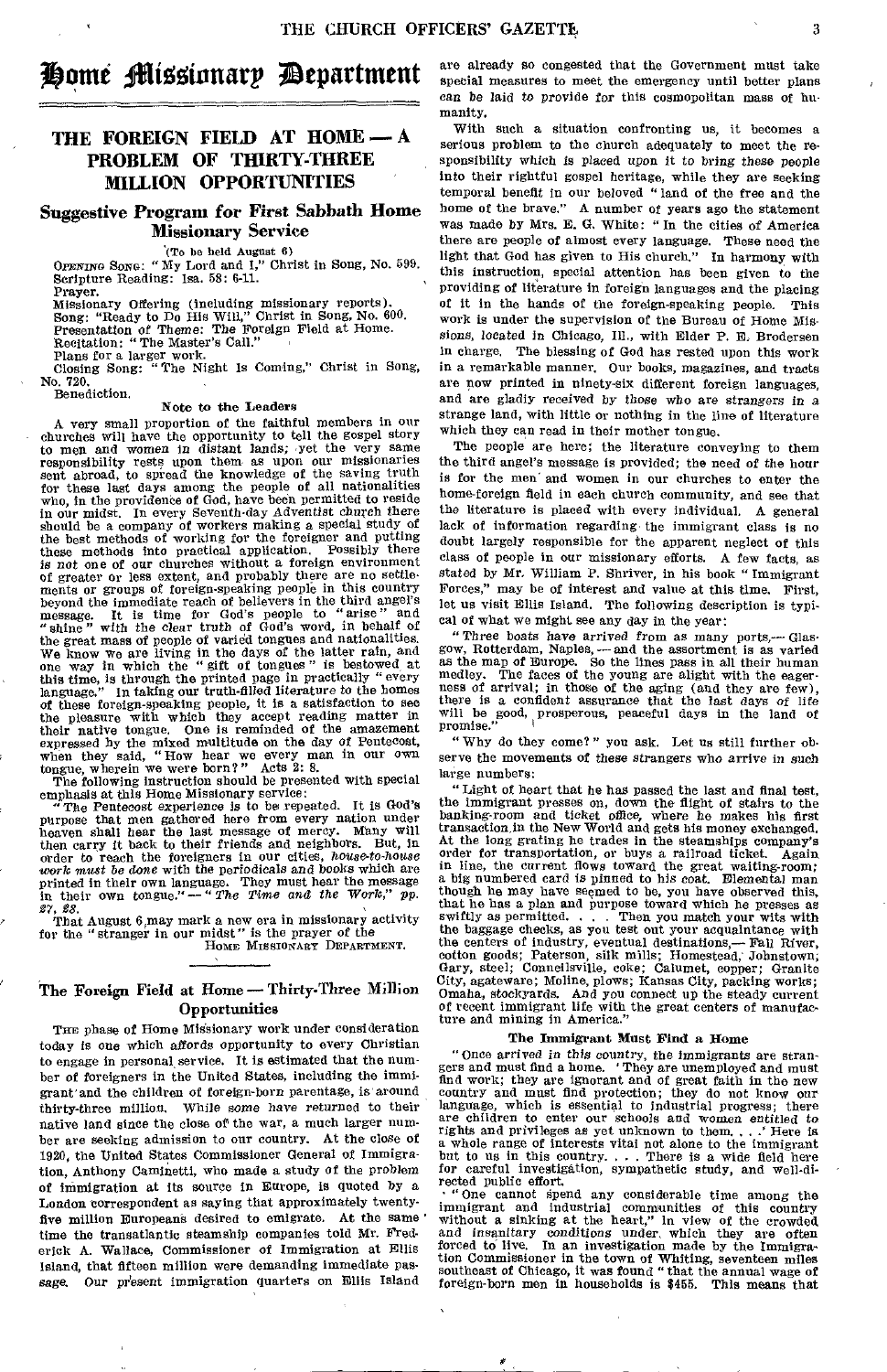a man and his family would be obliged to live on \$1.25 a day, with one fourth spent for rent. . . Over three fourths of the families accordingly had to supplement their income in one way or another, by the earnings of the Women or children, and by keeping boarders and lodgers." This has brought about "the wide prevalence of the boarding system and the almost entire absence of a separate or independent family life."

Mr. Shriver now gives us a mental picture of a common immigrant boarding house, as follows:

"Toward the close of a winter's day the air was heavy<br>with dampness and smoke. It fell like a gray pall over one's<br>spirits.... My guide turned in at the door of a tene-<br>ment and led the way down a long hall lit only by a flickering gas jet. Without the ceremony of knocking, he pushed open a door, and we discovered ourselves in the semidarkness of a large square room. From wall to wall a line was stretched and the air was fetid with the odor of dank, drying clothes. Some one struck a match and lit a gas jet by the side wall. By its aid, and with the last light of the day coming in through a single window, I took stock of this immigrant boarding house. Six double beds were ranged about the four sides of the room. Seated by the side of several of the beds slow-moving workmen were removing their boots and changing their clothes. Ten men lived in this single room. On the bed under the sputtering gaslight was stretched the great and splendid frame of a Macedonian, the keeper of the boarding house. He groaned with pain, and his face wore a mute sort of curse, for that morning he had driven a pick through the tender ligaments of his foot. At the opposite side of the room there was a movement under the blankets, when the dirty and tousled heads of two little girls peered fearfully above the covers; this sixth bed in the room belonged to them. On the next adjoining bed a woman was sitting. She wore a dark apron, and over her head a white handkerchief tied close down and about her stolid face, into which was written an indescrib-able loneliness and despair. She was the wife of the big Macedonian who was lying opposite groaning with pain. She swayed her body to and fro seeking to quiet, somewhat roughly at times, a little fretting, white, and wizened baby. The baby was chewing at its hand desperately. It was hungry.

No friend of Christ, no true American, can look on such conditions without deep searchings of heart. Such descriptions of actual conditions might be repeated many times, with many added details as to suffering, loneliness, and despair. In the smaller cities and rural districts, as a usual thing, the living conditions are better; but everywhere these hard-working people are slaves to American industry, seeking in every possible way to accumulate *an* American fortune with which to provide for their children and many times for relatives in the Old World who are in poverty. It is not strange that these people seem reserved and unapproachable. It is not natural that they should seek the companionship of people of strange habits and customs, who regard them with an unfriendly attitude. One who would cultivate their friendship, "must show *himself* friendly," and must demonstrate the value of having the Friend "that sticketh closer than *a* brother."

# God's Purpose

This vast tide of immigration which is sweeping our shores is not by chance. There is in it a purpose of divine origin. We are told what this purpose is:

laMany of these foreigners are here in the providence of God, that they may have opportunity to hear the truth for this time, and receive a preparation that will fit them to return to their own lands as bearers of precious light shin-ing direct from the throne of God,"— *Mrs. E. G. White, in "The Time and the Work," p. 88.* 

In view of God's purpose so plainly stated, can *we* safely refuse to do our part for the foreigners living in our immediate community? This is God's foreign mission field for you who are sending your children and your friends forth into the regions beyond to do a work of perhaps greater magnitude but of similar character. If there comes the temptation to pass by the foreign section of your community, and labor for people who appear more congenial, it may be well to recall the assurance which reads:

"That which selfish hearts would regard as humiliating service, ministering to those who are wretched and in every way inferior in character and rank, is the work of sinless angels." — *"Steps to Christ,"* p, *81.* 

E. R. NUMBERS.

#### The Master's Call

- I sAID, "Let me walk in the fields." He said, "Nay, walk in the town."
	- I said, "There are no flowers there.
	- He said, "No flowers, but a crown." I said, "But the skies are black,
- There is nothing but noise and din." But He wept as He sent me back;
	- "There is more," He said, "there is sin."
- I said, "But the air is thick,
- And fogs are veiling the sun." He answered, "Yet souls are sick,
- 
- And souls in the dark, undone." I said, "I shall miss the light,
- And friends will miss me, they say." He answered me, "Choose tonight,
- If I am to miss you, or they.
- 
- 
- I pleaded for time to be given. He said, "Is it hard to decide? It will not seem hard in heaven
- To have followed the steps of your Guide." I cast one look at the fields,
- Then set my face to the town.

He said, "My child, do you yield? Will you leave the flowers for the crown?"

Then into His hand went mine,

And into my heart came He, And I walk in a light divine

The path I had feared to see.

*—Selected.* 

# Suggestions for Missionary Meetings First Week

OPENING EXERCISES: Song, prayer, report of missionary work.

Reading: A Few Important Facts.

Plans for securing information and statistics.

Note to the Leader

Effective work in behalf of the foreigner is often prevented because of lack of knowledge of local conditions and of just how to organize and plan for the work. The sug-gestions given should be carefully studied and worked out to meet your needs. We would suggest that a committee be appointed at this meeting, to make a survey of the city and secure the necessary information, rendering a report at the next meeting, if possible.

# A Few Important Facts

ONE of the problems facing the denomination today is the work of warning the great multitude of foreigners in our midst. The government statistics for the year 1920 The government statistics for the year 1920 show that there are practically fourteen million foreignborn people in this country,— an increase of two and sixtenths per cent over the year 1910. Add to this fifteen to twenty millions of foreign parentage, and the number seems almost overwhelming.

In thirty-three of our largest cities the foreign population is larger than the English population. These are cities in America, but they are not all-American cities. Boston is Irish; Chicago is German-Scandinavian-Polish; St. Louis is German; and New York, the pride of our great nation, is a Hebrew-Irish-Italian-Bohemian-Hungarian city. Besides, New York is no doubt the chief Jewish capital, numbering 1,500,000 Jews. And the foreigners are still reaching our shores by the thousands each day.

The immigrant forces are forces of youth. Among eight million immigrant arrivals in ten years, only four out of a hundred were over forty-five years of age. This indeed makes America a most unique mission field. On this point we quote the following:

"Those in responsibility must now plan wisely to proclaim the third angel's message to the hundreds of thou-sands of foreigners in the cities of America.. . Many of these foreigners are here in the providence of God, that they may have opportunity to hear the truth for this time, and receive a preparation that will fit them to return to their own lands as bearers of precious light shining direct from the throne of God." —" *The Time and the* Work," p. *28.* 

What a wonderful opportunity is thus afforded us! In the providence of God, these people have been brought here from the ends of the earth, that we may give them the last message of truth to carry to their native lands in their own tongue.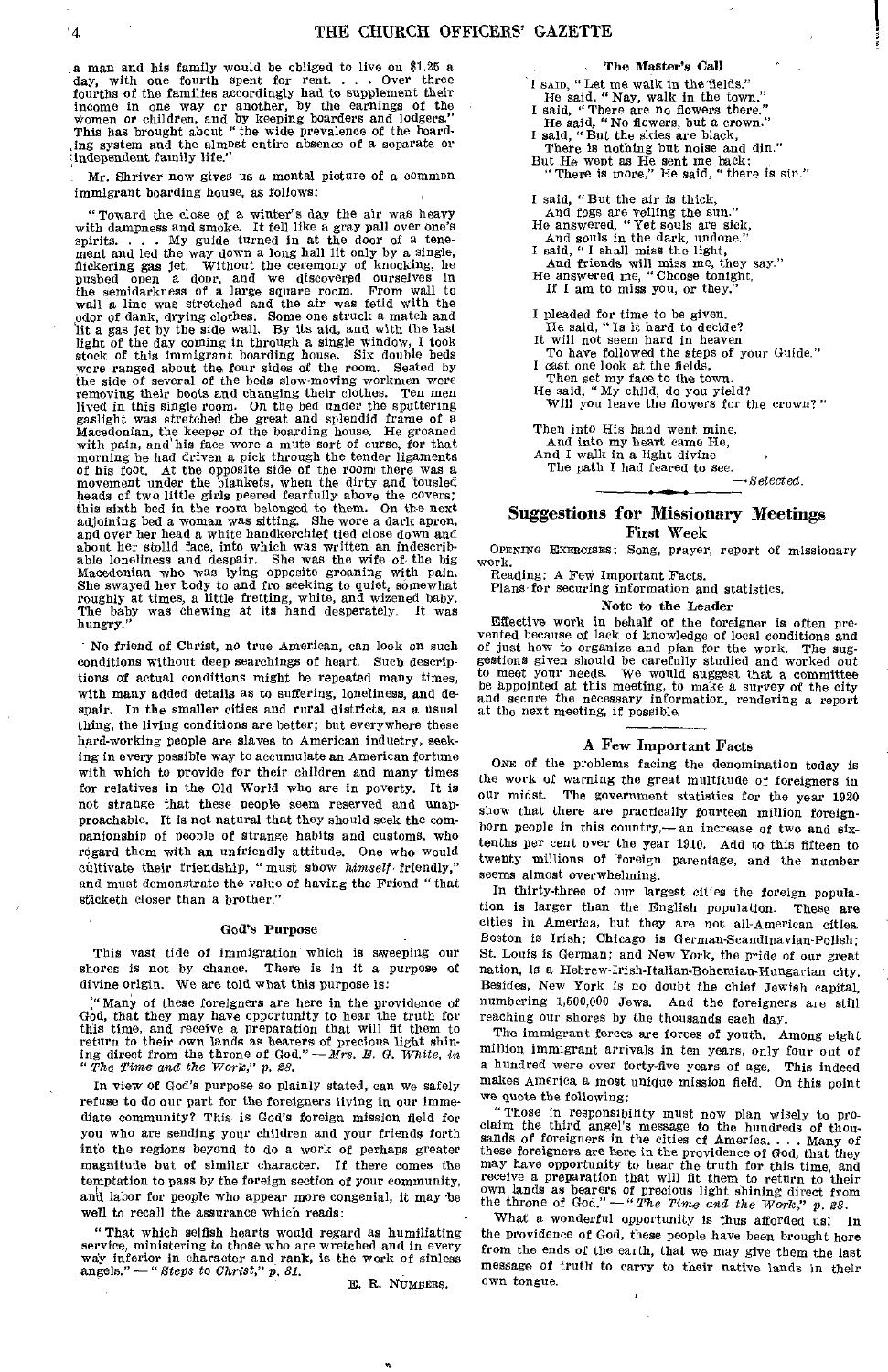You see the foreigner everywhere. He is known as the man of all trades. You can hardly move without coming in touch with him. And yet it seems strange that, as a rule, we seem more willing to give our dollars for the conversion of an Italian, Russian, or Rumanian thousands of miles away than to visit his brother in our own nieghborhood with soul-saving literature. Ninety-five per cent of the immigrants arriving in this country come from Europe. A surprisingly large number of these people are from the Catholic Church. Many of them are without a religion, and some are groping after spiritual help. The foreigner is openminded. You can talk with him, and as a rule he is not suspicious. He is very appreciative of kindness and help extended to him.

The International Branch of the Pacific Press, at Brookfield, Ill., is printing books, magazines, or tracts in twentysix languages, to aid in reaching the foreigner with the message of truth. Our books and magazines are welcomed and read by thousands of these people in their own language, but there are yet hundreds of thousands who must be reached in the same way. Let us help to hasten the ful filment of the wonderful prophecy, "This gospel of the kingdom shall be preached in all the world for a witness unto all nations; and then shall the end come," by doing our share in bringing a knowledge of our soon-coming Saviour to the millions of foreign-speaking people in our midst, through the circulation of the gospel literature now available in the foreign languages.

H. W. SHERRIG.

# How to Secure Information and Statistics Regarding Foreign Population

IN order to work intelligently with the foreign-speaking people in any city or given territory, the first essential to success is to gather the necessary information, The following suggestions may be helpful:

1. The leader or missionary secretary should ascertain the number of foreigners, and the different nationalities, residing in the territory to be worked. If necessary, a committee should be appointed to secure definite statistics.

2. In addition to securing the number of foreigners, the locality where they reside should be carefully mapped out into sections or streets, properly segregating the different nationalities.

3. A map, or blue print, showing the above divisions of territory and segregation of nationalities, should be pre-pared and kept by the missionary secretary. A section of the territory should be assigned to each church worker as an individual mission field, and the name of the worker should appear on the map. A duplicate outline of the sec-

tion should be made and given to the worker. 4. Information regarding the various nationalities of peo-ple residing in a community, and their location, can be secured from the following sources:<br> $a.$  Y. M. C. A.

b. Police department.

 $c.$  School census bureau.<br> $d.$  Local foreign posters.

Local foreign posters.

Grocers in foreign settlements.

*j.* Local banks in foreign settlements.

Where the foreign population is not segregated in settlements, but scattered throughout the entire city, the only way to reach them is to make a systematic canvass of the entire field with some good missionary literature, making note of the addresses and nationalities of the foreigners as they are found. This should be followed up with literature in their own language and other missionary work, as opportunity affords. The contract of the E.R. Numbers.

# Second Week

Opening Exercises. Plans of organization for home-foreign work.

## Note to the Leader

Study the suggestions given and adapt them to your field and constituency. If your Foreign Band is already at work and accomplishing results, many interesting experiences can be related, which will encourage others to take part in the work.

# Organization for Home-Foreign Work

EVERY church should make provision in its organized plan for missionary work among the foreign-speaking people within the borders of its territory, In some cases the church may be small, and the population of the foreignspeaking districts not very large. There are many places, however, where the foreign population is very large, and the church located in a community of sufficient size to warrant the development of a good, strong, organized plan for work among these people,

# Home-Foreign Secretary

It was a small church located in an Eastern State. Within easy reach of its members there were several thousand people of various nationalities, This little body of believers desired to do something for these people in their midst, and an enthusiastic missionary worker was chosen to act as home-foreign secretary, to unite with the church missionary secretary in studying the home-foreign problem and planning for missionary work among the foreign-speaking people. After patient effort on the part of the secretary, the little church became interested in its foreign problem. A faithful effort was made to ascertain the number of foreign-speaking people in the territory of the church, missionary literature in various languages was secured, and each week a few hours were spent in faithful house-to-house visitation by a few of the members. Many of these people responded heartily to the efforts in their behalf, and it was a great encouragement to the church members to see the tangible results of their work. In churches where the membership is small, and the foreign population not very large, it will be found helpful to follow the example of this Eastern church.

#### Home-Foreign *Class*

Many of our larger churches located in cities or communities where there is a large foreign population, can organize a home-foreign class made up of those who are especially interested in this work. A strong, spiritual leader should be chosen to direct the work of this class. An urgent invitation to join the class should be given to all in the church who desire to engage in some line of service for these needy people,

Some of the lines of activity for a home-foreign class in the church might be included under the following suggestions:

1. Study the home-foreign problem of the church. 2. Become acquainted with the best plans of work among foreign-language-speaking peoples.

3. Organize Sabbath schools and Sunday schools among these people, wherever possible, especially for the young. 4. Place reading racks in public places frequented by foreigners, and keep these racks well supplied with appro-

priate literature. 5. Engage in house-to-house work, distributing and sell-

ing literature.

6. Harvest Ingathering work.<br>7 Medical missionary and

7. Medical missionary and Christian help work. 8. Bible studies,

As study is given to the problem of the " stranger within our gates," many avenues of service will open up. Shall we not take upon our hearts a greater burden for this neglected work? The blessing of God will rest upon us, and souls will be converted through our earnest efforts.

# H. K. CHRISTMAN.

# The Need of the Hour

Ix the stewardship *of the gospel* which has been committed to the church, the need of the hour is that a great company of Christian men shall make an unreserved surrender of themselves to God for His service, and shall henceforth regard themselves as God's ministers to make and administer money for Him.... A deep religious significance will then become attached to the common toils and employments of life. Then the outside *unbelieving* world will see, what it has long needed to see, a demonstration of the reality and power of Christianity in everyday life that will be absolutely convincing, breaking down every objection, silencing every criticism, and constraining men by thousands to become followers of the Lord Jesus Christ.— *Selected.*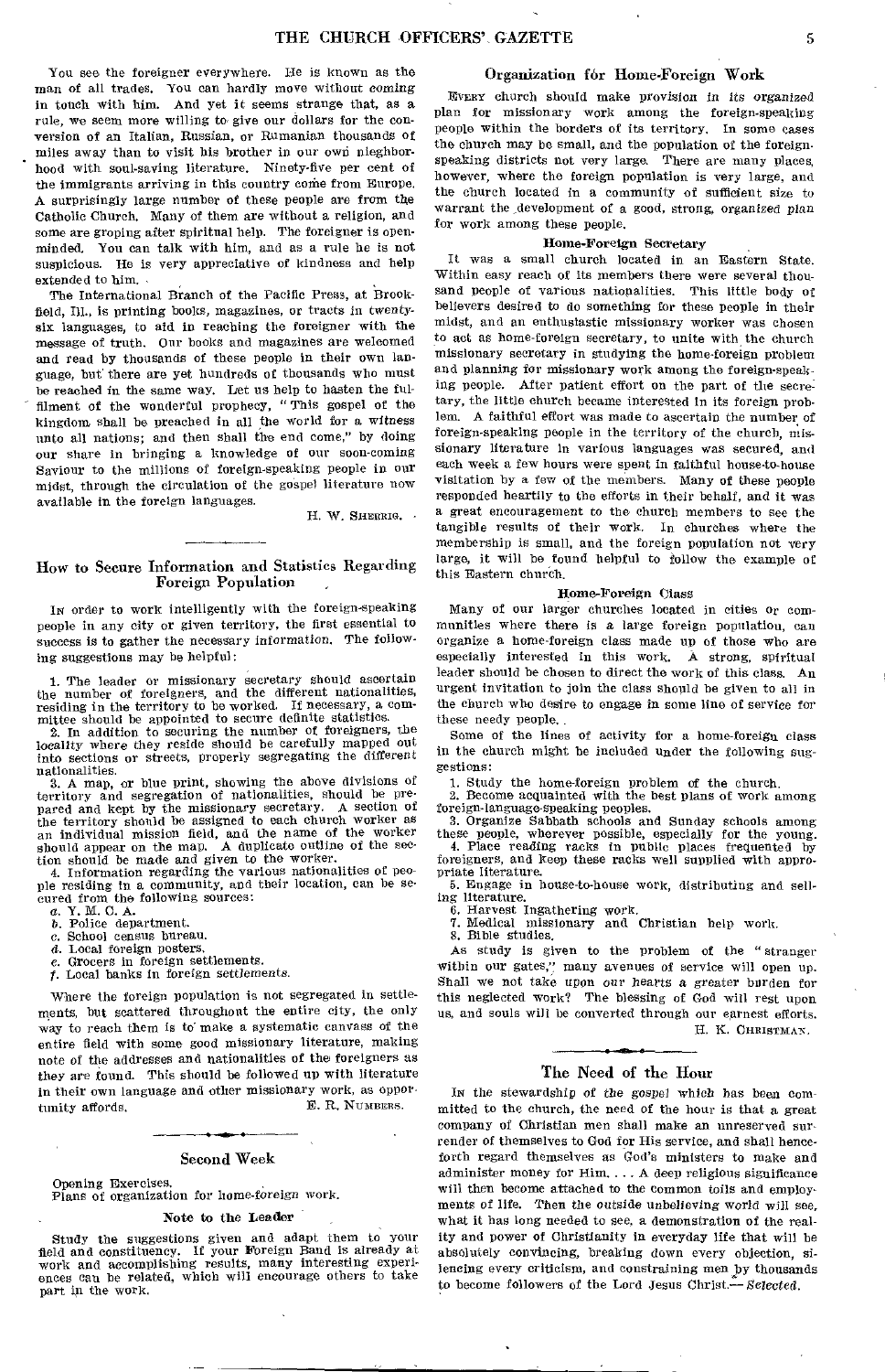# Third Week

#### Opening Exercises. Consideration of methods of. work.

# Note to the Leader

'fry to get the church members to see the possibilities in the various lines of work. If possible, appoint a committee to investigate the prospects for opening a Sunday school in the foreign district. Encourage all lines of Christian help work, and Bible work.

### Methods of Work

IN working for the foreigners thus far, our work has largely been confined to the circulation of literature. There is no better way to commence the work than this. But there are other methods which should follow. In the homes of the people there will be found many who are sick, and the worker should be familiar with health principles and be able to give simple treatments for the relief of the suffering. Insanitary conditions exist largely because of a lack of knowledge regarding sanitation and hygiene. Here is another opportunity.

Possibly it may seem less trouble, and more agreeable, simply to hand out a tract or paper, without going further into the needs of the home; but if our workers stand clear before God, they must give time and thought to every need of these neglected people, and do everything possible to carry the light of present truth, in all its various phases, into the home of the foreigner as well as to the American neighbor. It will require tact to do this work, but God has promised this special qualification as we "put on the armor."

Another important method of work, which ought to be promoted in every city where there is a forsign population. is the establishment of Sunday schools at suitable places in the foreign community. This affords an opportunity of reaching the children of the foreigner, and is an effective means of reaching the parent. Some of our churches are seeing good results from this work.

The giving of Bible readings can also be carried on to quite an extent. It is true that in nearly every case the Parents cannot read English, but there are nearly always children in the home who can read and interpret. If they have their own Bibles, they can read the passage for themselves, and thus quickly grasp the explanation as it is interpreted to them. Careful record should be made of names and addresses of all interested people, and the church missionary secretary or the conference home missionary secretary should see that some qualified person follows up the interest in every case. E. R. NUMBERS.

### Fourth Week

Opening Exercises.

Consideration of the possibilities in home-foreign work. Note to the Leader

# If your weekly prayer meeting is held on Wednesday night, as is usually the case, there will be five prayer and missionary meetings this month. We have left the fifth week open for such presentation of the important subject in hand as you may think best. The possibilities in the home-foreign work occupy a large field, and could be made the basis for several inspiring prayer and missionary meetings. It is important to become thoroughly familiar with It is important to become thoroughly familiar the literature put out by the Pacific Press International Branch at Brookfield, Ill. Write for catalogue and sample periodicals In the languages spoken in your locality.

#### Possibilities in. Home-Foreign Work

THE lure of American industry brings to our shores annually a million Immigrants.. These people settle down in little groups throughout our country, many times within the Shadow of Seventh-day Adventist churches. We have a special responsibility to bear the message to these millions', as is emphasized by the following statements from *Mrs,* E. G. White:

"The message must be given to the thousands of for-<br>gners living in these cities in the home field,  $\ldots$  wake eigners living in these cities in the home field. . up, wake up, my brethren and sisters, and enter.the fields in America that have never been worked.... In the cities of America there are people of almost every language. These need the light that God has given to His church,"— "*Testimonies," Vol, VIII, pp. 34-36.* 

The possibilities bound up in the work for these people are very great indeed. The instruction of the Lord to Israel was, "The stranger that dwelleth with you shall be unto you as one born among you, and thou shalt love him as thyself." Lev. 19: 34. God's purpose for ancient Israel was that they should reach those about them with the truth, the circle ever widening among the heathen nations, until the earth should be filled with the knowledge of the true God.

The opportunities hefore the people of God today are as great as any proffered the faithful of any age. God has not only opened the doors of heathen countries, so that the missionary may enter, but He has started a great movement of men and women of all nationalities toward the homeland of the third angel's message, that leaders and laymen may help them into the light. From among those who accept the message, many talented men and women can be secured and trained to return to their native country, and, without long years of hard study of languages and customs, enter upon the work of soul-winning.

Every church should have its Home-Foreign Band of workers, who are specializing in this work for the foreigner among us. "Inasmuch as ye have done it unto one of the least of these My brethren, ye have done it unto Me," is the assurance of Jesus. C V L

# Your Life Thread

LIFE is the loom in which eternal destinies are woven. Every life is represented in the pattern which the Master Weaver is completing, and as the shuttles of time *fly* faster and faster the pattern nears completion, and soon the buzz of life's loom will cease, and the finished pattern stand throughout eternity as a memorial of the love of God who redeemed a fallen world.

"Every human being is to work with his life thread, weaving it into the fabric to help complete the pattern."— " *Testimonies for the Church," Vol. VI, p. 115.* It is well to pause and consider, What is my life thread contributing to the pattern on the loom? Am I contributing a thread of golden service which can be traced in unbroken lines throughout the pattern, or is my thread broken and knotted because of unwillingness to yield to the touch of the Master Weaver?

It is possible to resist the impulse of the Holy Spirit, and thus prevent the life thread from blending in an effective manner with the warp of circumstances and opportunities, so that, like the selvedge, the contributing factors do not attract the admiring eye. Every life thread is needed in putting the final touches to the pattern. The circumstances surrounding your life are needed for the accomplishment of your part of the pattern. Possibly you cannot see that they mean any good to you, *so* disagreeable and annoying do they seem, and so different from what would be your choosing. But if you will accept the situation and yield to the will of God, all will be well.

"There is a beautiful picture in one of Wordsworth's poems of a bird that Is swept from Norway by a storm. It battles against the storm with desperate effort, eager to wing back to Norway. But all in vain. And so at last it yields, thinking that the gale will carry it to death; and the gale carries it to sunny England, with Its green meadows and its forest glades. Ah, how many of us have been like the little voyager, fretting and fighting against the will of God! And we thought that life could never be the same again when we were carried seaward by the storm; until at last, finding all was useless, perhaps, and yielding to the wind that bloweth where it listeth, we have been carried to a land that was far richer, where there were green pastures and still waters."

The following paragraphs from ". Gospel Workers" will be an inspiration to those who are faithfully doing their best, looking not for results until the culmination of life's history:

"Every Impulse of the Holy Spirit leading men to goodness and to God, is noted in the books of heaven, and in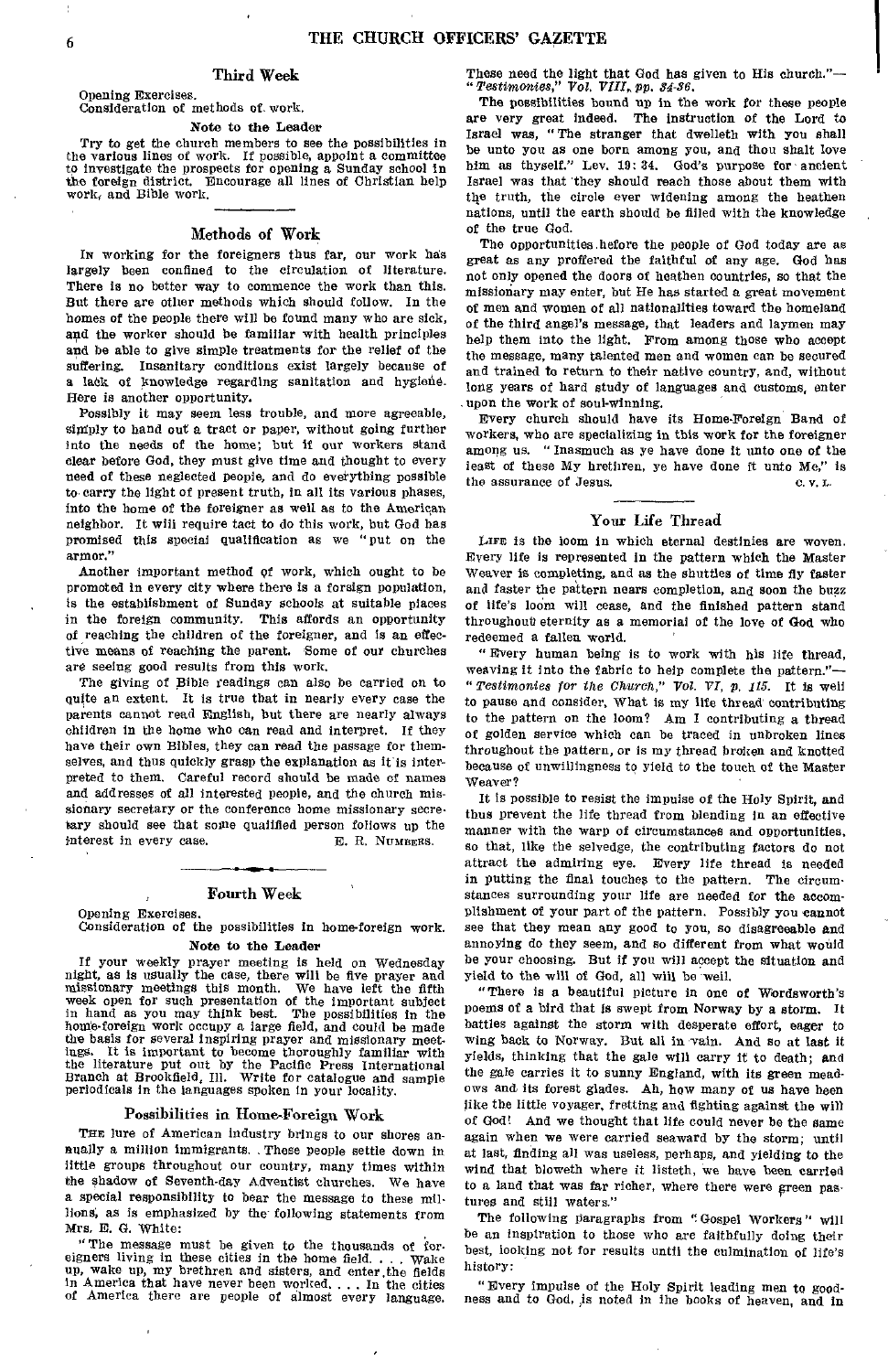the day of God every one who has given himself as an instrument for the Holy Spirit's working, will be permitted to behold what his life has wrought. . . . Wonderful will be the retooling as the lines of holy influence, with their precious results, are brought to view. What will be the gratitude of souls that will meet us in the heavenly courts, as they understand the sympathetic, loving interest which has been taken in their salvation! All praise, honor, and glory will be given to God and to the Lamb for our redemption; but it will not detract from the glory of God to express gratitude to the instrumentality He has employed . express gratitude to the instrumentality He has employed in the salvation of souls ready to perish.

"The redeemed will meet and recognize those whose at-tention they have directed to the uplifted Saviour. What blessed converse they will have with these souls! 'I was blessed converse they will have with these souls! T was<br>a sinner,' it will be said, 'without God and without hope in the world; and you came to me, and drew my attention to the precious *Saviour* as my only hope. And I believed in Him. I repented of my sins, and was made to sit together with His saints in heavenly places in Christ Jesus.' Others will say: ' I was a heathen in heathen lands. You left your friends and comfortable home, and came to teach me how to find Jesus, and believe in Him as the only true God. I demolished my idols, and worshiped God, and now I see Him face to face. I am saved, eternally saved, ever to behold Him whom I love. I then saw Him only With the eye of faith, but now I see Him as He is. I can now express my gratitude for His redeeming mercy to Him who loved me, and washed me from my sins in His own blood.' " Others will express their gratitude to those who fed the

hungry and clothed the naked. 'When despair bound my soul in unbelief, the Lord sent you to me,' they say, 'to speak words of hope and comfort. You brought me food for my physical necessities, and you opened to me the word of God, awakening me to my spiritual needs, You treated me as a brother. You sympathized with me in my sorrows, and restored my bruised and wounded soul, so that I could grasp the hand of Christ that was reached out to save me. In my ignorance you taught me patiently that I had a Father in *heaven* who cared for me. You read to me the precious promises of God's word. You inspired in me faith that He would save me. My heart was softened, subdued, broken, as I contemplated the sacrifice which Christ had made for me. I became hungry for the bread of life, and the truth was precious to my soul. I am here, saved, eter-nally saved, ever to live in His presence, and to praise Him who gave His life for me.'

" What rejoicing there will be as these redeemed ones meet and greet those who have had a burden in-their behalf! And those who have lived, not to please themselves, but to be a blessing to the unfortunate who have so few blessings, — how their hearts will thrill with satisfaction! They will realize the promise, 'Thou shalt be blessed cannot recompense thee: *for* thou shalt be recompensed at the resurrection of the just.'*"—Pages 517-519.* 

#### Results of the Circulation of Our Literature

THE following condensed statements represent many unreported instances resulting from the circulation of *Present*  Truth:

S. T. Shadel, Home Missionary secretary of the West *Michigan* Conference, sends in the following report, which illustrates the efficiency of the systematic circulation of *Present Truth* by church members in their local communities:

" I have one experience to relate to you this morning which will be an encouragement to you, I am sure. ' The little church of thirteen members at Buchanan faithfully and systematically distributed *Present Truth* during 1919 and a part of 1920. There seemed to be no visible results until the Week of Prayer, when the church was greatly revived, and began to hold Bible readings in the homes of the people whom they thought might be interested in the truth. The interest spread like prairie fire, and the local elder now reports he is holding seven Bible readings each week, besides working in a factory six days, and now, since<br>the Week of Praver, twelve are ready for haptism. The the Week of Prayer, twelve are ready for haptism. conference has sent a minister there to help them in their effort. I think this is remarkable, and illustrates what can be done by the local members if they will use the ' pathfinder' as an entering wedge."

The pastor of the church in Newport News, Va., recently wrote *Present Truth* as follows:

"Our church was not reaching as many people as it should, so I decided to take up work with *Present Truth* and see what I could do with it. I started in with about thirty families. Now, at the end of three months, I have one hundred thirty families reading *Present Truth* every week. I have *about* twelve families taking weekly Bible studies with me. This, with my church work, keeps me Already some are attending church as the result of my personal work, and will soon *come* into the church as

members. Yet the results thus far are not so great as I expect they will be in the near future. The church has done well in taking hold of this line of work, and after the Ingathering work is over, I think there will be more regular missionary work done by the members.

The following report was recently given by Elder B. W. Spire, president of the Georgia Conference:

"The circulation of *Present Truth* in the city of Savannah last fall resulted in Elder Shuler's having the largest attendance of any of our evangelists. His congregations ran as high as 3,000, and his collections during the seven weeks amounted to over \$1,300. We expect to have 100 new members added to the Savannah church as the result of this effort. We are planning to precede all our evangelical *efforts* with two *or* three months' systematic distribution of as many copies of *Present Truth* as we can afford to place in a given territory."

The preceding experiences illustrate the effectiveness of the systematic circulation of our literature by our churches. The following condensed statements represent thousands *of*  similar unreported instances resulting from the circulation of *Present Truth:* 

"A copy of your publication, *Present Truth,* dated Oct. 15, 1917, was found on our library table the other day. Where it came from and how it got there no one seems to know. However, after reading it through from cover to *cover,* we like it so much we do not want to be without it, so I am inclosing twenty-five cents for one year's subscrip-<br>tion. Should this not be enough, begin sending Present tion. Should this not be enough, begin sending *Present Truth,* at once, and let me know what the remainder will be and I will send it to you without delay. I am inclosing a two-cent stamp for reply. I desire to get the eight volumes of books advertised in this number of *Present Truth."* 

*"* I find on my desk today a copy of *Present Truth.* I am. sure, as a reading Methodist minister, I find truth enough in this little paper to read every issue of it. Please find inclosed twenty-five cents for same."

"Greeting you in Jesus' name, I am very glad to write you a few lines concerning your paper, *Present Truth.* I have read it very carefully and prayerfully. I praise God for you, because I know He is working *with you* in giving out such wonderful truth. I am praying God that the peo-ple will give strict attention to the reading of *Present Truth,* because they cannot miss heaven if they follow the teaching of this little paper. I am delighted with *Present Truth* myself, and would like to know how I can secure some copies of it for my friends. Please reply by return mail. You have my prayers and thauksgiving in advance. You have my prayers and thauksgiving in advance.  $"$ REV. JAMES  $"$ 

"Your paper is being delivered at my door, and I am enjoying it and want to pass it on to some others. I am inclosing \$1, for which please send it to the *following four*  names and addresses. I especially enjoyed the study on Daniel 7. With best wishes, I am, —————."<br>"A copy of *Present Truth* came into my hands some way

unknown to me, and in the one issue I find more facts and more sensible truth than I get from the daily newspapers in a full year. Find inclosed check, for which please send *Present Truth* to the following names and addresses."

*"Present Truth is* a wonderful little paper. Wish it were in every home in the land. Inclosed find \$1, for which send it to the following four addresses."

" I am so much pleased with *Present Truth,* which *has*  been sent me for some time by some unknown person, that I ant inclosing check, for the same to be sent to the follow-ing addresses. I want to do all I can to help circulate a paper that is so filled with Bible truth."

"I think your *little* paper is fine. I want my son, two daughters, and an old friend to read it during the coming year. Find inclosed check to cover the amount of these subscriptions. I came across *Present Truth* recently while visiting some friends. It tells about the Bible, its old prophets, Christ and His apostles, what they all predict, and what the condition of the nations and governments of the earth will be when Christ comes, and what they will be *saying* before and when He comes." " I picked up a copy of *Present Truth* on the subway

platform, and I like it very much. Inclosed please find subscription price."

" Will you kindly send me sample copy of your paper, Present Truth? I saw a man reading it on the train, and I saw a man reading it on the train, and I was interested in it from what I could see of it." D. W. REAVIS.

As the dew'and the still showers fall upon the withering plants, so let words fall gently when seeking to win men from error.—"Ministry *of Healing," p. 157.* 

A GREAT work is to be done, and those who know the truth should make mighty intercession for help.—" *Testimonies for the Church," Vol. IX,* p. 123.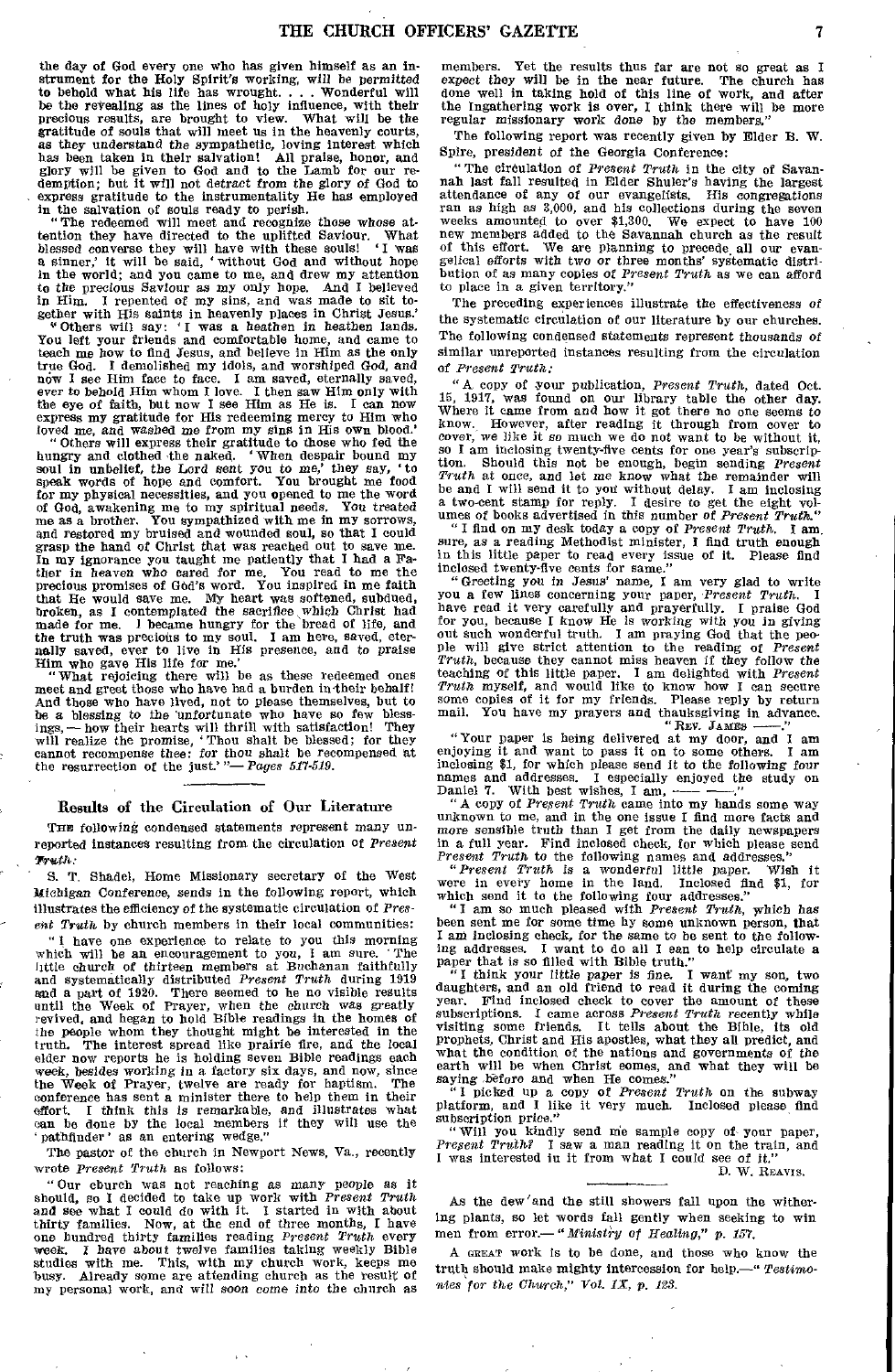# ii4gonarp Volunteer ;Department

# Devotional Meetings for August 6

## *Topic: The Movies.*  Senior

# 1. Song.<br>2. Praye

- 2. Prayer.
- 3. Secretary's Report.
- 4. Testimony Study: Our Recreation. 5. Talk: The Menace of the Movies.
- 6. Talk: What's Wrong About the Movies?
- 
- 7. Story: Lenore Becomes a Censor. 8, Round Table: The Movies on Trial.
- 9. Close with prayer.
- 

## 1. Song.

2, Prayer.

3, Secretary's Report.

4, Superintendent's Talk: What's Wrong About the Movies?

Junior

5. Symposium: A Junior Missionary Volunteer's Good Time.

6, Story: Lenore Becomes a Censor.

7. Roll Call: Where Do I Stand? 8. Close with prayer.

# Plans and Suggestions

*Aim for today* to lead all in the society to take the Mis-sipnary Volunteer position on the movies. Pray much as you plan this program. Perhaps none of your Missionary Volunteers go to movies,—we hope not,— but your Missionary Volunteers have friends who need to gain a victory over the movies. The Father wishes all our young people to be happy. But there is no true happiness in the movies. The movies are a sort of mental and moral saloon, It is our privilege to train ourselves to enjoy the best things in life, and until we do, we shall never be really, truly happy.

*Blackboard Motto.-* 

# So live that your life will explain your profession

*Material* for this program will be found in the *Instructor*  of July 31, You can also glean from other sources, for thoughtful men and women everywhere are alarmed over the movies, and some of their feelings are getting into print.

#### Special Senior Notes

Testimony Study: Our Recreation.  $-$  Ask some one to gather from "Social Plans for Missionary Volunteers" several of the choice quotations from the Testimonies and copy them on slips. He could then arrange questions to be copy them on slips. He could then arrange questions to be answered by the quotations. Pass the slips out in the audience, and as the one who conducts the study asks a question, have the quotation that answers it read.

Round Table: The Movies on Trial.—Ask every one to take part in this exercise. It will do the young people good to take a positive stand before their associates. Ask ten persons to speak briefly on different precepts of t ful material for the round table. We send this program forth with the earnest prayer that this round table shall be a real consecration service, and mark the turning-point in the careers of those who may be drifting into careless, but none the less dangerous habits.

### Special Junior Notes

*Superintendent's Talk: What's* Wrong' *About the Movies?*  - Seek to show the children that " we all, with open face beholding as in a glass, . . . are changed." 2 Cor. 3: 18. When we see things our very brains are changed. Every scene leaves some impress on them. Shall we behold the glory of God or the work of Satan? shall we choose to have the picture of sunlit mountains and purple valleys hung in our mind's picture gallery, or shall we choose pictures of mire? Our brains hold well images of what we allow our eyes to see, Aim to create in the minds of the children a real love for the good and beautiful and a distaste for all that drags the mind downward.

*Symposium: A Junior Missionary Volunteer's Good Time.*  — Ask five or six of your most consecrated Junior members<br>to write out how they would wish to spend an afternoon if<br>they were going to have what they called a really good time.<br>Ask each one who writes to keep in mind the f is a Christian and a Missionary Volunteer, and then to plan

out for himself just the "best time ever." It might be weil, for the superintendent to *see* what has been written before the parts are read in the society. *Roll Call: Where Do I Stand9-* Try to make this a true

consecration service, one wherein all our pleasures are dedicated to the glory of God.

# Our Missionary Volunteer Code

THERE is only one way for the Christian to live: that is by principle. The great need of the hour is for every Missionary Volunteer so to live that his life will explain his profession. The great calamity of today is that so many lives are at war with their profession, M. V. professes to stand for Missionary Volunteer. But in some casesthank God, they are few - the living interpretation of M. V. is really "Movie Victim." The movies are perhaps without exception the worst menace in our fair land. And there is an appalling need for every young man and woman to take a firm stand on the movie question and to help others do the same.

Let us today glance once again at our Missionary Volunteer Social Code. Here it is:

1. Be guided by principle rather than by impulse in all your social activities.

2. Practise total abstinence from that which is evil, remembering that on religious questions compromise is treason to right.

3. Be temperate in your use of that which is good.

4. Never let social requirements lead you to disregard the laws of health,

5. Set a high social standard for yourself, and always observe the rules of propriety.

6. Never deal in counterfeits, such as flattery and flirtation, but exemplify Christian simplicity in all that you do.

7. Deny self for the sake of others, and for the sake of Your influence over them.

8. Never seek pleasure for its own sake; use it as an agency for doing good.

9. Do all things for the glory of God and for the good of others.

10. Make your social activities a subject of prayer, never losing sight of the great aim to make them an agency for blessing others.

How many movies are open to those who keep their Missionary Volunteer Social Code? M. E. A.

NEITHER you nor I can think of Jesus as ever attending a movie, can we? How must He feel when those who have Promised to *follow Him,* go to these seminaries of vice?

# Devotional Meetings for August 13

Senior

*Topic: The Continent of Opportunity - No. 5.* 

- 1, Song Service.
- Scripture Lesson: Acts 10: 34-48. 2, Prayer.
- 4. Secretary's Report.
- 5. Symposium: " What Hath God Wrought! "
- 6. Roll Call: What I Know About South America.<br>7. Consecration Service
- 7. Consecration Service.<br>8. Close with a prayer for
	- Close with a prayer for our workers in South America.

### Junior

1. Song Service. 2. Scripture Lesson: Acts 10: 34-48.

3. Prayer.

4. Secretary's Report.

5. Superintendent's Talk: Establishing a Mission *in* 

Bolivia. 6. Reading: With Our Missionaries in Bolivia

7. Recitation: What Missionary Pennies Will Do. (See *Instructor* of August 2 or 9.)

8. Talk: A Brand from the Burning. (See *Instructor*  of August 2 or 9.)

# 9. Close with a prayer for our workers in South America. Plans and Suggestions

*Aim today* to get better acquainted with South America. Remember that knowing means feeling, knowing means praying, knowing means giving, and in some cases knowing will mean going. "Facts are the fuel which feeds the fire of missions."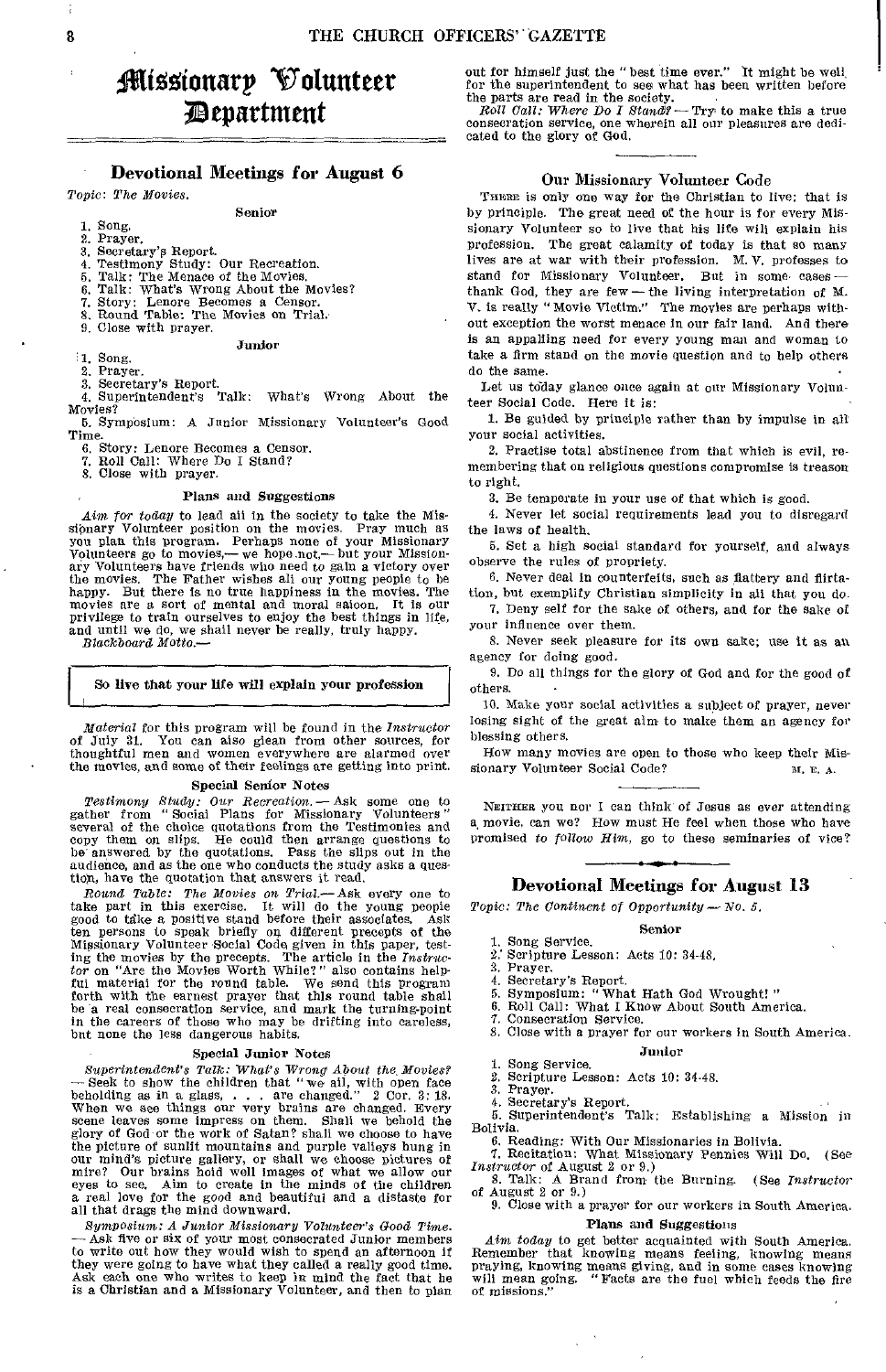*Blackboard Motto.—* 



# Special Senior Note

Have several take part in the symposium, " What Hath God Wrought! " and urge that each one prepare his part thoroughly, for the story of our work in Bolivia is thrilling indeed. Surely we cannot read it without a feeling of deep gratitude to God for the miracles wrought in that needy land.

Roll Call.— Ask each to respond to his name by giving a news item about South America — perhaps something which is'of special interest to him. How many would be willing to sacrifice as do the missionaries in Bolivia? Ask yourselves similar questions and then answer them publicly in the Consecration Service. "A Brand front the Burning" is as good for the Senior as for the Junior program.

#### Special Junior Note

*Superintendent's Talk: Establishing a Mission in Bolivia. —Tell* the story to the children as it is presented in the article, "What Hath God Wrought!" Reserve one section of it to be read by a Junior as suggested under No. 6, "With

Our Missionaries in *Bolivia." Talk: A Brand from the Burning.—* This story, which will.appear in the *Instructor* of August 2 or 9, should be carefully read and then told.

# " What Hath God *Wrought! "*

lAs seen in the development of the Indian work in Bolivia.]

### Beginning of the *Work*

EARLY in the spring of 1919, we were asked to begin the work among the Indians of Bolivia. Upon arriving and before beginning work, we thought it best to have with us a recommendation from the department of education of the Bolivian government. We were helped in this by one of the Methodist missionaries, a Bolivian, who had a knowledge of our Indian work in Peru. The minister of education received us very kindly, saying, "We are glad, Mr. Shepard, that your society wishes to help us in the education of the Indians of Bolivia." Continuing, he said, " I personally am, very much interested in the development of the Indian. Do you know why we do not do more? It is because our teachers are not willing to live under the conditions which they find existing among the Indians, that it is next to impossible to furnish the Indians with a teacher. I want to assure you, Mr. Shepard, that your society will receive from me every help in my power, that you may successfully carry on your noble purposes." We left the offic to the school officials; this letter also asked them to help us in our work.

#### Opening Providences

With a light heart we began looking about for an opening among the Indians. God used one of the residents of Viacha to show us the first opening, from which have come all the calls as they exist today. By this gentleman we were introduced to the owners of *fincas* (farms) who employed more than ten thousand Indians. We also were introduced and kindly received by the prefecto of that district. N *get in touch with* the Indians themselves.

Three visits were made among the Indians with very little interest on their part, but through these visits we encountered Esteben Machaea. This man is a chief. He lives in La Paz, where he looks out for the best interests of his Indians. At once he was interested in our work. drives in the did his best to awaken an interest among his people, He did his best to awaken an interest among his people, but a greater power, the local priest, was working against him. Still this man was to be used of God. Through him we were introduced to the other chiefs that lived in La Paz. Four other large districts were represented by these chiefs, and many smaller ones. Among these chiefs was Francisco Tancara, the chief of Calacoto.

# Visit to Rosario

The center of one of the communities of *Chief* Tancara 'is Rosario. Accompanied by Francisco we visited this center, spending nearly a week with his people. The people were very enthusiastic from the first. They showed their desire to learn God's will for them. They were anxious for a school. Rosario is not a very pleasant place to live in. It is cold and barren, and the country is not so thickly settled as in other places. The seasons are very uncertain and many times the crops do not mature. However, I found that despite the natural conditions the hearts of the people were warm, open to conviction, and ready to accept God's word. Before leaving, I felt led by the Holy Spirit to promise, these people that I would return.

#### A Revolution in Bolivia

Before I could get the necessary authorization to open up school work in Rosario, a revolution occurred. In one night the government was overturned and a new political party came into power. The new party is a combination of the Republicans and the Radicals. The Republican party<br>is the church party, that is, they favor the union of church<br>and state, and all of the priests and loyal Catholics are<br>members of this party. The Radicals are the oppo two could get together is a problem, but they did get to-gether long enough to carry through a very successful revolution.

What were we to do? As soon as the government began to reform itself, the different departments were placed in charge of different men. After the man had been named to be the head of the department of education, we went to visit him, showing him the former authorization that we had and asking him kindly to renew it or give us a new one. We were met with a decided rebuff. He had nothing to convition of with our work. He was decidedly opposed

Still God was working for us, He worked through one of the former representatives, who also was one of the favored of the new party. Through him we were introduced to the acting president of the republic. This man had<br>come into favorable touch with the work of the Protestants,<br>especially their school work. He very kindly gave us,<br>through the proper department, a new authorizati not be hindered under the regime of a strong church party.

# Settling in Rosario

The middle of August found us in Rosario. Our goods were only nicely located in the native house in Rosario when a disaster overtook us. The native roof, which is made of straw, caught fire early Sabbath morning. We lost many things, although we saved enough so that we did not suffer in the weeks that followed before we could rebuild. I mention the fire because of the effect it had on the work. Word reached us immediately from the near-by town that<br>the priest had told the people, "Now you all can see that<br>this man is a devil, for see how God has sent a judg-<br>ment against him." The Indians, being naturally very su about the burned house; many burned incense. All of these things showed us that the words of the priest had found lodgment in good *ground.* 

However, if God's hand was in the fire, He was not going to let it hinder His work, for the following Friday a great hailstorm passed the near-by town, three houses being struck by lightning. As this storm did not touch Rosario, the people began to think, "I guess that we are not such great sinners, that we have allowed the evangelist to come, as the priest thought."

#### The *Feast of Santiago*

The people took hold with a will to help us clean up the ruins and rebuild. The fire delayed the starting of school. The fire delayed the starting of school. Before we had finished rebuilding, the boys began to tell us that they could not enter school before the feast of Santiago. They must all go to the near-by town to take part in the feast. Preparations began on the Wednesday before our second Sabbath in Rosario. Thursday morning the dancing began, and with the dancing the drinking. What heavy hearts we had those days! We had seen drinking before, but it had never come quite so near home. The boys that had helped us so faithfully, those who had already promised to enter the school, those upon whom; we had begun to depend as mediums to reach the older people, all got drunk. Only one boy stayed with us, the others all went to town<br>Sabbath morning. Still Sabbath did not pass without its<br>blessing; twenty-nine people attended our first service.<br>Our first Sabbath in Rosario was the day of the fire we were busy from morning till night recovering things from the building and drying them in the sun.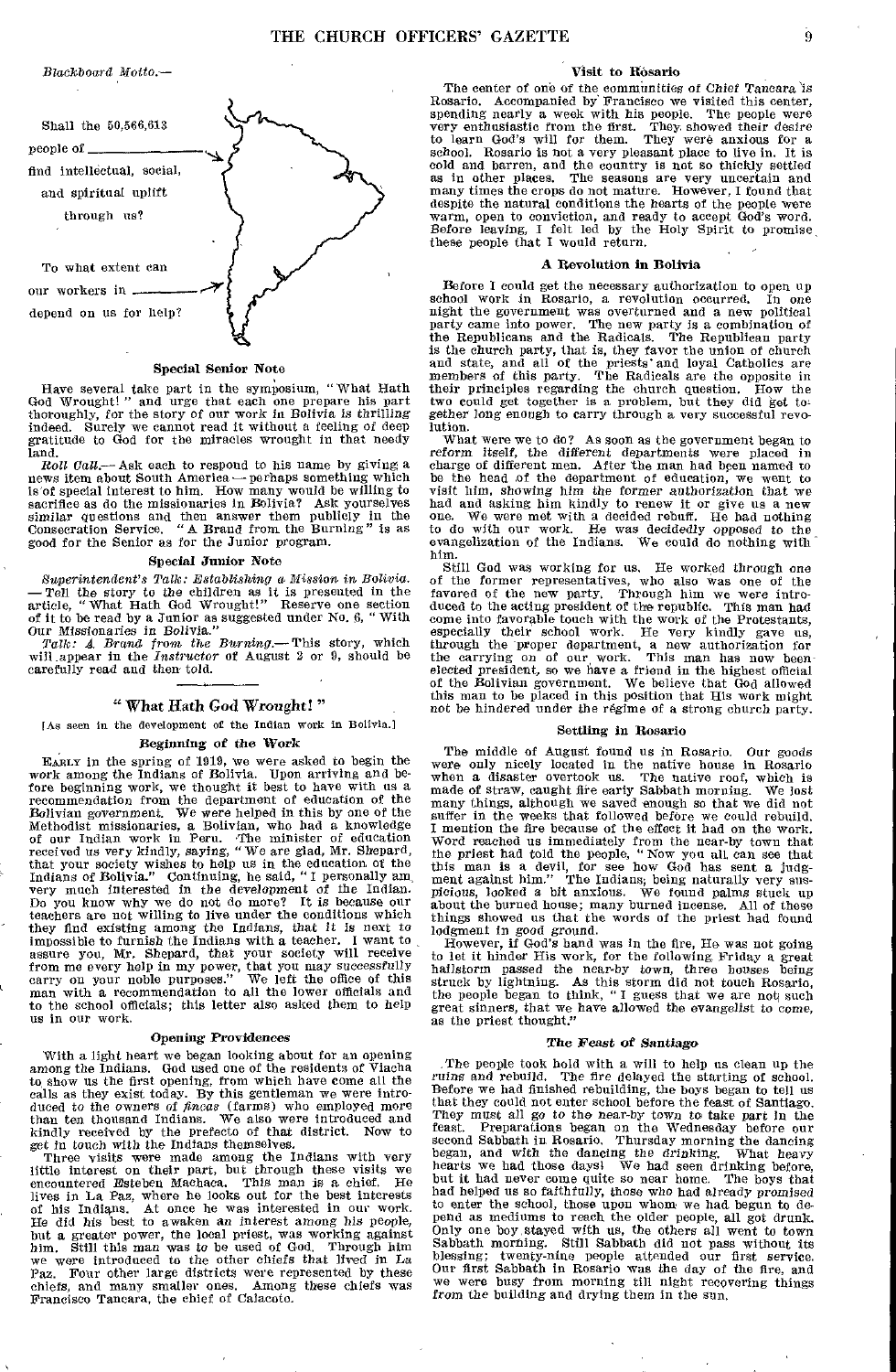# **Beginning of School**

A week was consumed by the feast and the drunken debauch that followed. We began to matriculate students on Monday, expecting to start school on Wednesday. Many of the boys were not yet sober enough to present themselves by Wednesday, so that the first days were rather discour-aging. Soon the school began to grow, until there were about sixty in attendance.

The school and the treating of the sick kept my wife and me busy from morning until night. We both taught, that we might have more time to do the outside work. Fifteen to thirty people came every day for medicine. This medical work grew until at the close of the year we had treated 1,311 people in the 117 days that we were in Rosario. The influence of this work was to be seen throughout the persecution that followed. Sick people made well are fr that are hard to deceive even by a priest.

#### **The Feast of Rosario**

The biggest feast of the year, in fact by far the biggest event of the year for the people of Rosario, is the feast of Rosario. A Fourth of July celebration or the coming of the circus is nothing in comparison to it. The people talk about it from the time it is over until it arrives again. The priest Spends three days with the people. From all around the people come in to attend the feast. The images from all of the near-by churches are brought in to be blessed by the priest. It is the annual time for the baptism of babies, also the time for getting married.

We looked forward to this feast with a bit of anxiety. What would the priest do? He did his worst. He even tried to bring about events so that we would be forever finished, so far as our work was concerned, in the eyes of all the people that attended the Rosario feast

Before attending the feast he had telegraphed the secretary of the Junta de Gobierno about us, stating that we had come to Rosario and had taken over the church property, that we had destroyed the images, and were using the church for our services. The honorable secretary, being a great supporter of the church, immediately sent a telegram to the highest poilee authority in our district with telling us to leave Rosario.

This order was delivered to us Sunday morning, the first day of the feast. Each day of the feast after the high mass, day of the feast. Each day of the feast after the high mass, the priest preached a sermon against us. He told the people that we were bad people, that they should not attend our school, not even enter our yard. The people of frogs."

# **The Burning of the Bible**

Without our knowledge, the priest sent a little boy to our house and bought a Bible. He called the people together<br>in his yard and said, "Is this the book from which the<br>'gringo devil' teaches?" The people replied, "Yes," "It<br>is ail a lie," hé shouted. "Let us burn the book." ing for the meetings, was then called out of the crowd by the priest. "Is it true that you work for the gringo?" Inosencio replied, "Yes." After scolding him and de-nouncing him and us and our work, he turned to the people and shouted, "You are all sinners, but this [indicating Inosencio] is the worst of you all; he should be bound and burned in the plaza as we have burned the Bible. Don't you," pointing to Inosencio, " ever enter the church again."

## **The Priest Overreaches Himself**

First the reports he had sent to La Paz, having been proved false by us, made it impossible for the authorities to back up the telegram sent to us to leave. However, it was with the greatest difficulty that we received the right to return to Rosario. It was only after our Am ter personally presented our case to the acting president, that we were allowed to return, and then it was with restric-tions. Again we were favored by the man who in the beginning had helped us in getting our authorization, at pres-ent the president of Bolivia. The restriction placed on us was that we were not to hold any public services nor

preach to the people. We might continue our school work.<br>"Don't you ever enter the church again!" That was just what Inosencio wanted to hear. His conscience had been bothering him for some time. Nearly a year before he had promised to make a feast that was now about due, but in the meantime he had learned that it was contrary to God's<br>word to worship the images and to drink or to furnish<br>drink for his friends. Many times he had asked, "What<br>shall I do?" So the first thing he said to me after the<br>prie religion.

#### **Return to Rosario**

Two weeks were consumed in La Paz before we **could re**ceive the privilege to return to Rosario.

glad to see us back? How I wish you could have seen their happy faces as they came, one by one, to see us during the next few days! But how sad we felt as they began to gather on the Sabbath, that we could not continue the teaching of God's word. What did we do, you ask? We held song services, in both the morning and afternoon. Now you know the songs are written in Spanish and the people talk Aymara and do not understand Spanish, so the songs must necessarily be translated. We would read the songs to the people, and then the translator would translate them into Aymara. As the people could not read, we would repeat over and over again the words of the song until they knew them by heart. Now you open up your songbooks and begin<br>to read the words, and then think how much of the message<br>you can get from our songs. They contain the whole message. I remember while in the States an enemy of our w said to me, "I never saw such a people," meaning Adventists; " you are not content to just preach your faith, but You even sing it"

During these days there were many sick to attend to. Then there *was* the school. About sixty of the very brightest Indian boys and girls were every day learning new songs and receiving instruction in regard to Christian morals. Each morning we would give a short Bible study on character and have prayer. Many opportunities would come up during the day in which we would have a chance to tell the boys and girls more of what we believed. These ieksons were not lost, but faithfully carried home and retold to the parents. Thus God's work continued although the enemies thought that they were destroying it. Then there was that question always in the minds of the people: Why does not the priest wish these good people to teach us?

#### **Visit to Subprefecto**

Were the enemies satisfied with what they had done? 0, no! A still harder trial was yet to come. From time to time word was brought to us that the soldiers were in the near-by town and that they were coming to carry us off. Next, word was brought that the subprefecto (he would nearly correspond to a State governor in the United States) was on his way here, and that he was going to close up the school. Those were hard days. The people were frightened and our school dropped in attendance from sixty to forty, and sometimes there were fewer present.

One morning just as we were finishing the opening exercises of the school a woman came running up, and gasped, " The soldiers are coming, the soldiers are coming! Run, run and hide! " When she could breathe easily she said that there were about twenty soldiers coming, that she had<br>seen them at a distance and had run (three miles) to tell<br>us. Those were exciting minutes. As I look back upon the<br>experience now, I know that I was afraid, but I

We hardly had time to get the students quieted down before an official appeared, riding on a big mule, and shouted, " Stay where you are, don't let any one move! " Can a man frozen with fear move? That was about the condition of many of the students. However, by that time I had found a peppermint lozenge, and my saliva was flowing normally, so I stood up and saluted the man. By this time other officials had ridden up, coming from three different directions so as to surround us and the town. The first official said to me, "You go to the plaza, the subprefecto will talk with you! "

I not only found the subprefecto but another high official, a lieutenant of the army, the priest, and a number of sol-diers. After greeting the officials, I conducted them to the house. After a few generalities, the subprefecto, turning to me, asked, "Do you have an authorization from the government to carry on a school in Rosario?" Upon my replying, "Si, Señor," he said, "Show it to me." O, but I tors of my society. To review that conversation would be a long affair. They all talked, and, with the others, the priest. I didn't have much to say.

They left the house and visited the school. Before the school, the suprefecto said I was a spy; that I was there un-der false pretense. ' The priest asked the older boys, "Where are your discharges from army service?" thinking to break up the school by taking the boys off to the army; but they had nearly all served their time. Seeing that didn't work, he began a tirade upon me and the other Protestants. He told the boys that he would not marry any one who was a member of the school, neither would he baptize and name their babies.

In the afternoon the subprefecto called all the people to-<br>gether. He said to them, "This gentleman has no authority to be carrying on a school here. I will give him eight days to deliver in my office his authorization; if at the end of that time he has not done so, the doors of the country are open to him, and I will see that he is put out."

# **The Closing of the Church**

Next the priest went to close the church. The church bells began to toll. I do not think that there is a more mournful sound in all the world than the tolling of these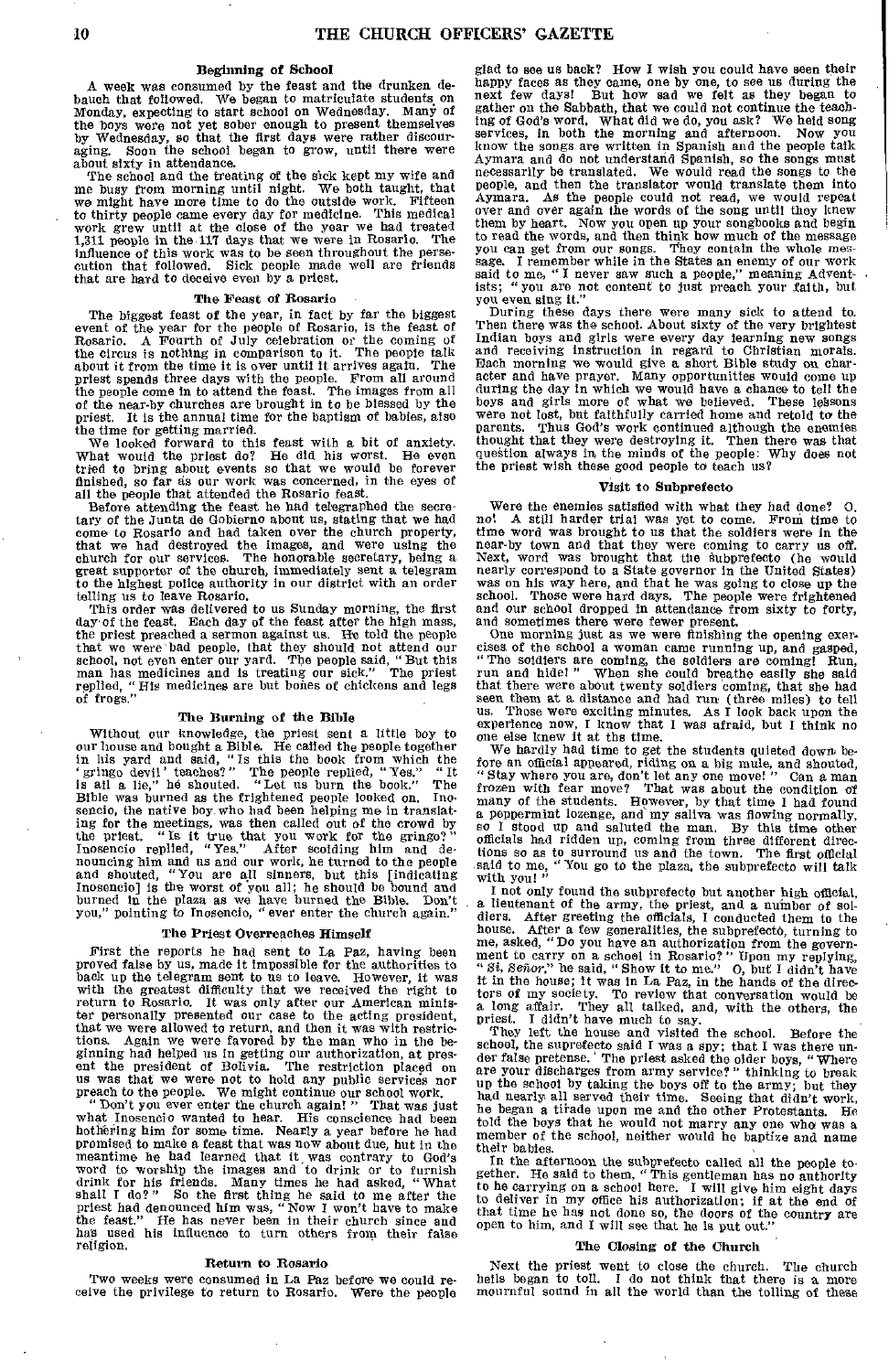bells for the dead. The priest, dressed in bis white robes, stood at the church door and read the following notice: " Prevención

"Por órden de él Ultmo. Señor Obisbo de la Diócesis queda cerrada la Capilla del Rosario, mientras se retire la sesta Protestante establecida en esta localidad. "Calacota, Deciembre 22 de 1920. "El Parroco

"Ndstro Jimeenes F."

# The translation reads:

# " Warning

"By order of the'most high lord bishop of the diocese, the church of Rosario remains closed until the sect of Protes-tants located in this locality shall withdraw themselves."

O, how some of the women cried! The thing rings in my ears as I write about it. They fell down at the feet of the priest and begged him, not to close the church, but he turned to them and denounced me again, telling them that I was a bad man, that because they had let me come into their midst the bishop had closed the church, and that until they put me out there would be no church services for them, neither marriage nor baptism,. While he was talking to the women (there were but few), who continued to cry and beg, the soldiers were pasting the notice upon the church door, while others were nailing the two big doors shut with a horseshoe. Still the bells tolled on.

# Return to La Paz

Again we must leave for La Paz to meet the requirements of the subprefecto. However, my wife stayed in Rosario and continued the school work. *Again the national* representative, who had now been re-elected, presented our dif-ficulty before the president of the Junta. de Gobienno. Because of political unrest we were held up nearly a week. Then such a victory! We were referred by our friend, who<br>is now president of Bolivia, to the minister of government<br>and justice. Secretly he had told the minister that it would<br>be a favor to him if he, the minister, would

Behold us in the office of the minister of government! (He corresponds to a member *of* the President's Cabinet in the United States.) We were fortunate to have with us that Methodist missionary who has from the first shown such an interest in our work. The minister said, "Gentlemen, an interest in our work. The minister said, "Gentlemen, tell me your story." Then our friend, who is a native of the country, in the most forceful, polite language, told him all that had passed. I wish that you might have seen the minister's eyes snap as he told him how the subprefecto had called us spies, even after we had shown him our American passports. When the story was finished, he said, "Now, what do you want?" "First,' said our friend, "we wish you would notify the

subprefecto that these people are not spies and that they have authorization for their school." I wish I had a copy of the telegram that was sent to the subprefecto, but it was read to us before it was sent. It told the subprefecto some of his duties toward foreigners and the work. Our friend continued, "These people would like to take with them an official writing from you that will show all tha working under their rights in carrying on a school and religious propaganda." We were then given a paper that set forth religious liberty principles about as well as a Seventh-day Adventist could, further teiling the autho that neither we nor our Indians were to be molested. also gave us authority to carry on our Sabbath meetings.

## Second Return to Rosario

How the people rejoiced! We were able to begin the new year aright, and the first Sabbath of the year we organized our Sabbath school. "Do the people appreciate their religious freedom?" you *ask?* A copy *of* our Sabbath school chart for the first two months of 1921 will answer this question in the fewest words.

| Sabbath | Members | Members<br>Present | Visitors | Total<br>Present | Donations |
|---------|---------|--------------------|----------|------------------|-----------|
| 1.      | 79      | 79                 | 2        | 81               | \$3.00    |
| 2.      | 100     | 90                 |          | 91               | 7.95      |
| 3.      | 119     | 99                 | 0        | 99               | 6.60      |
| 4.      | 134     | 117                | 2        | 119              | 7.55      |
| 5.      | 144     | 126                | 2        | 128              | 8.10      |
| 6.      | 153     | 110                | 2        | 112              | 8.46      |
| 7.      | 162     | 123                | 5        | 128              | 13.60     |
| 8.      | 177     | 157                | 2        | 159              | 8.30      |
| 9.      | 187     | 138                | 3        | 141              | 9.20      |
| 10.     | 201     | 174                | 4        | 178              | 9.50      |

Last Sabbath we presented the subject of baptism. All wish to be baptized. They are now keeping the Sabbath, and the majority have been for some time. They have given up their alcohol and the worship of images. They do not attend the services of the Catholic Church. We hope that in the near future many of them can be baptized and join the church. Is it not wonderful what God hath wrought?<br>REID S. SHEPARD.

# Devotional Meetings for August 20

*Topic: Sharp Sickles for Harvesting.* 

Senior

- *1. Song* Service.
- 2. Prayer.
- 3. Secretary's Report.
- 4. Roll Call: What an Education Means. 6. Symposium: The Pathway to Service.
- 6. Talk: *Go* to College!
- 
- 7. Round Table: I'll Find a Way or Make One. 8. Close by repeating the Pledge in concert.
	- Junior

- 1. Song Service. Prayer.
- 

3. Secretary's Report. 4. Superintendent's Talk: The *Missionary* Volunteer's Ladder.

- 6. Dialogue: The Pathway to Service.
- 

6. Talk: How Minnie Got Ahead. 7. Reading: Sharpened Tools. See *Instructor* of August or 16,

# 8. Close by repeating the Pledge in concert.

# Plans *and* Suggestions

*Aim today* to inspire every Missionary Volunteer in your society to get a Christian education. A few years ago a childhood friend said to me:' "0, I am so sorry I did not get a college training." He realized, when too late, his irretrievable loss. Some travel on through life without sensing deeply their loss, but the loss is theirs just the same. May the MisSionary Volunteers in your society be awakened now to the importance of a Christian education, and then may they arise in their splendid strength as young men and women and say with unswerving purpose: " I'll men and women and say with unswerving purpose:<sup>4</sup><br>find a way or make one."

*Blackboard Motto.-* 



#### Special Senior Notes

*Roll Call: What* an *Education Means.-* The week before ask each member to come to meeting prepared to respond in the roll call with one good quotation on education. The Testimonies abound in them. See also "Education," "Coun-sels to Teachers," "Christ's Object Lessons," etc. Make your educational secretary responsible for working up a

roll call that will be a strong appeal to prepare for service. *Symposium: The Pathway to Service.-* This can be made a very interesting dialogue. Have all taking part seated on the platform, each one representing the person whose testimonial he gives. Let one member act as chairman. The chairman should make a few introductory remarks. For instance, he might explain that he had called them together to study how to interest the young people in education, and ask each to express himself briefly on the value of an education. A few remarks may be sandwiched in between the testimonials. Include in the symposium Elder White's experience in getting an education. See "Life Sketches" of Elder and Mrs. James White, pp. 12-14 (edition 1880). If one or *two of* the older church members can meet with you, ask them to take part in this exercise. Have them tell briefly what value they place on an education. If some of your young people have finished college, they could profitably take part in this symposium by telling what caused them to *go to* school, how they went through school, and what the training means to them.

*Talk: Go to College!* - Ask the one who gives this talk to remind the young'people that if some of them cannot go away to school, they can enroll in our largest denominational *school and* take a course by correspondence. Address the Fireside Correspondence School, Takoma Park, D. C. Round Table: *I'll Find* a Way or *Make One.-Encourage* 

every one to take part. Ask each one to tell of some one who found or made a way to obtain an education, and to speak of his own purpose in preparing for life's duties.

#### Go to College

BLIND from birth, but possessed of a quiet determination to find a way to obtain an education, or blast one through the mountains of impossibility, Alfred Losinskey, aged nineteen, recently passed the entrance examinations and became a freshman in Fordham University, New York City. Courageously facing obstacles which to most of us would seem insurmountable, this ambitious young man is pushing his way through the darkness, with the definite intention of finishing his course. When he applied for admission to the university, he found that he lacked the three years of Greek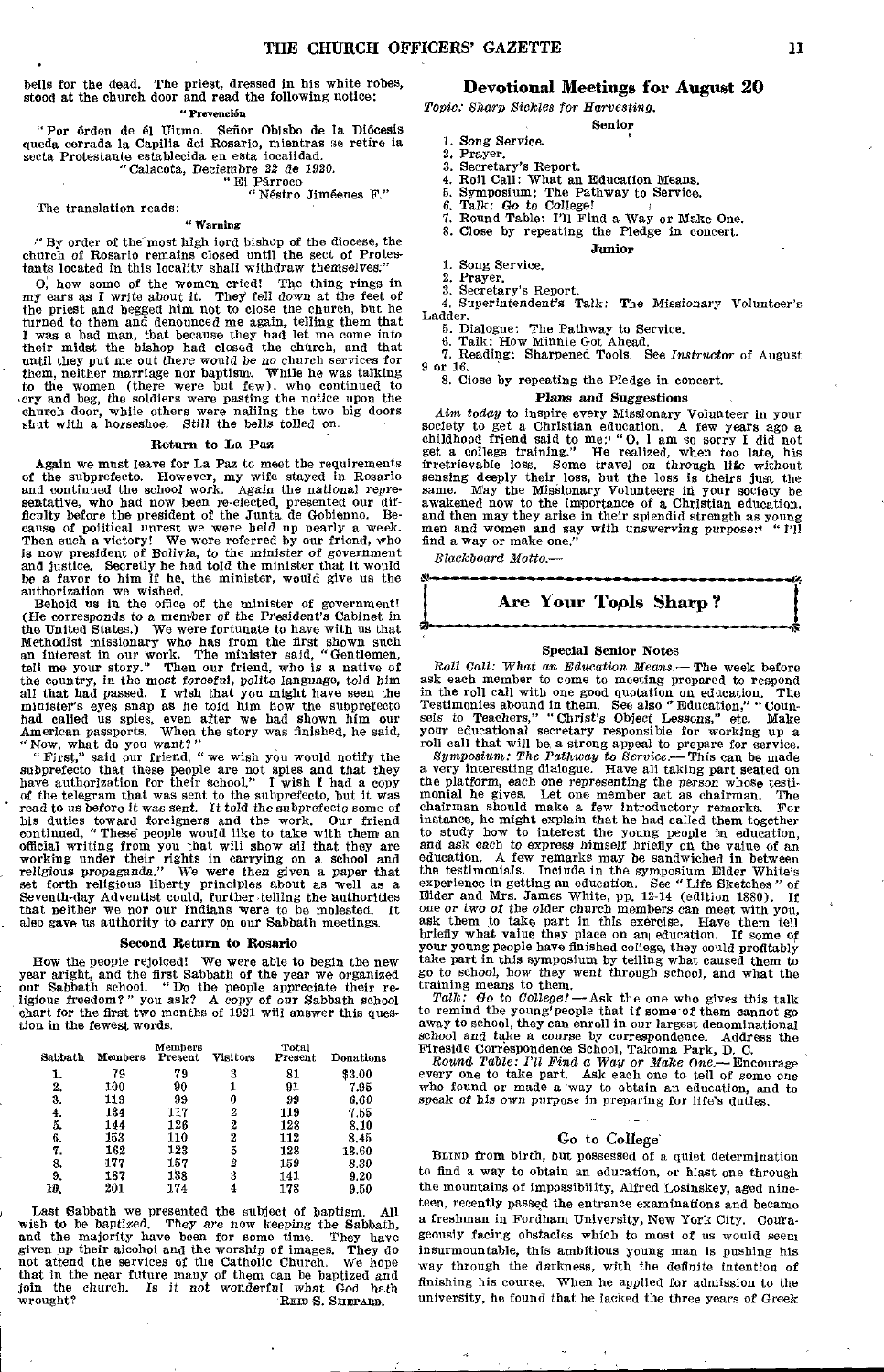required. Did this discourage him? No, indeed! Immediately he set to work, and with the aid of his sister, and intense application and concentration on his own part, he accomplished the seemingly Impossible—mastered in less than three months, three years' study of one of the hardest ancient languages.

The young student uses the complex Braille board in the study of his lessons. An assignment is read to him, and with an instrument resembling a thick needle he punches a series of holes through spaces in the board, then with deft fingers touches the perforations and recites what has been read." In this way he readily takes notes during lectures, having invented a system of shorthand all his own, which enables him to keep pace with the forty-eight others in his class.

Who can doubt that Alfred Losinskey will complete his college course creditably, or accomplish any other task to which he sets his hand, so long as Providence grants him life and health? He has grasped the great truth that education is the chief handmaid of success, and he possesses those essential, though possibly old-fashioned, attributes of pluck and perseverance which use difficulties as steppingstones to higher attainments. The word " impossible " is not in his vocabulary. Is it in yours?

Have you been thinking about going to school? Have you been wishing that the way would open at the touch of some fairy wand? Do not be satisfied with merely longing for the fulfilment of your hopes. Determine to unlock the door of, opportunity for yourself. You can do it *if you will.*  It will take hard work, and sacrifice, perhaps, of many a material comfort, but the result will be well worth the effort.

A young girl in the South was very anxious to go to college, and asked her brother for the money to pay her way. "Unless you can go on a nickel, I can't afford to help you," he replied, tossing her a coin. The plucky girl took the five-cent piece and bought some calico, from which she made a bonnet, which she sold for twenty-five cents. She invested the money in more cloth, and her business grew. Finally she decided to raise potatoes, and invested her savings in this venture, doing all the field work herself except the plowing. Several years passed, but she never lost sight of her goal, and do you wonder that a girl with such determination was graduated with honor from the college she attended? Later she took a medical course, paying all her own expenses, and is now a successful physician, And it all began with a nickel!

The Master needs your *best* self — your *prepared self in* His work. No college or academy can perform miracles, but the training you obtain there uncovers concealed powers and reveals hidden gifts. In the classroom, on the campus, and through association with fellow students, these natural powers and normal faculties are developed into a fine state of usefulness. It is the duty of every Christian to secure as thorough an intellectual training as possible, that he may prove a good steward, worthy of the talents which have been intrusted to his keeping. LORA E. CLEMENT.

# The Missionary Volunteer's Ladder'

A. LADDER is a very common thing, but also very useful. When in a city, we usually see the workmen using it in building, in painting houses or signs. But when we think of the country, we see a large orchard, a fruit tree, with a ladder for those who wish to gather the fruit.

In a dream Jacob saw a ladder that brought comfort to his heart. We see him leaving home for fear his brother would kill him. The night comes on, and he is alone in the desert, homesick, afraid, and sin-sick. He finds a stone to use as a pillow, and weary with the day's travel, falls asleep.<br>But he forgets that he is on the earth as he sees a won-

derful ladder, reaching from earth to heaven, with multitudes of shining angels going up and down. And then the voice of Jesus tells him to be of good courage, and promises never to leave him, but to bring him home again.

And when Jacob awoke, though he did not see the ladder and the bright angels, he was comforted, and felt the presence of Jesus and the angels with him, as he continued his journey across the desert.

Then the Bible speaks of another ladder not made with hands. Peter names these seven virtues by which we dehands. Peter names these seven virtues by which we de-velop character as we ascend the Christian ladder.

Now the Master has given the children and youth a ladder to help them. But we must use every round or we shall be hindered in our work for the Master, or find when it is too late that we have missed, an important round in the

ladder given to us as we climb heavenward.<br>
Of course, Christian education has a part in our ladder.<br>
But we all know that simply being a pupil of a church<br>
school will not give us an entrance into the kingdom, though it is one of the means our Father has provided to help us on the pathway of life.

Many of you are working for the Master, and it is in the church school that we learn to help others. Would we not think it strange, if a young man who wished to become a watchmaker should spend years in a stockyard, thinking that this would help him in his life-work? So if we are to spread the news of the Aoon return of Jesus to this earth, we must attend schools where we may

talk and study about Him, and then we shall be ready to go forth and tell others the glad tidings.

We are to remember that we are citizens of a heavenly country, residents of a city whose builder and maker is God. In our schools we learn the laws of this country, and while on earth we seek to become acquainted with the One with whom we hope to spend eternity. And as we play and work together, we know that we shalt play and work in our future home, as the Bible tells us that the streets shall be filled with boys and girls at play.

It will not be long before Jesus will return for His children who have loved Him during their earthly life. So each day, let us remember the ladder that if used, round by round, will help us to prepare to welcome Jesus when He returns. Etorse F. WILLIAMS,

# How Minnie Got Ahead

Dr in a great loft where a large number of girls were handling big piles of shirt waists, worked Minnie. She was only one of a dozen, the same size and age; yet Minnie was so different. You would notice it right away as soon as you stepped into the large room. The others were doing their assigned tasks, using their hands and feet, not their heads. Minnie sat apart at a desk all her own. She was using her head.

You might think it queer that Minnie should be in such a responsible position. She was bookkeeper for a wholesale shirt-waist firm, while others plodded along on a dead level. But if you knew, you would understand.

"How did you learn to keep books, Minnie?" you might ask. "Didn't it take a lot of hard studying?"

And she would answer you, " I did study hard. I began taking a course in bookkeeping at night school when I was twelve, and I never missed a class. I didn't like it very well at first, but I made up my mind that I would understand every bit of it. I would learn it, because you see, I wanted to do something better than always work with my hands while others did my thinking."

Then you would look with new admiration at the girl and ask, "But didn't you make mistakes? Didn't you find it hard in a real office when you were so young?"

And again she would answer, " Yes, it was hard, but I kept right on learning more about my business. Soon I shall be able to take an examination to become an accountant."

And you would open your eyes in surprise at plain little sixteen-year-old Minnie. Almost involuntarily you would exclaim, " But how does it happen? What makes you so different from those other girls who are just using their hands year in and year out?"

This time Minnie might let you peep into her heart as she answers: "You see, I looked a long way ahead. I noticed that some grown-up women were doing just what young girls could do. I made up my mind I was going ahead. And so I decided to prepare for it. I studied my books and got my lessons because by so doing I was getting ready for the next step up. Many girls just do what they have to and drift along, with the hope that some day they'll drift into a golden shore. And they don't --- not very often."

Dear Juniors, are you mastering your lessons because they will help you to get ahead in God's service,  $or - be$ cause you have to? HARRIET HOLT.

<sup>&</sup>lt;sup>1</sup> If a blackboard is available, draw three ladders, one leaning against a tree or a house, the second with the names of the sven with the available virtues mentioned in 2 Peter 1:5-7, and the third that may be completed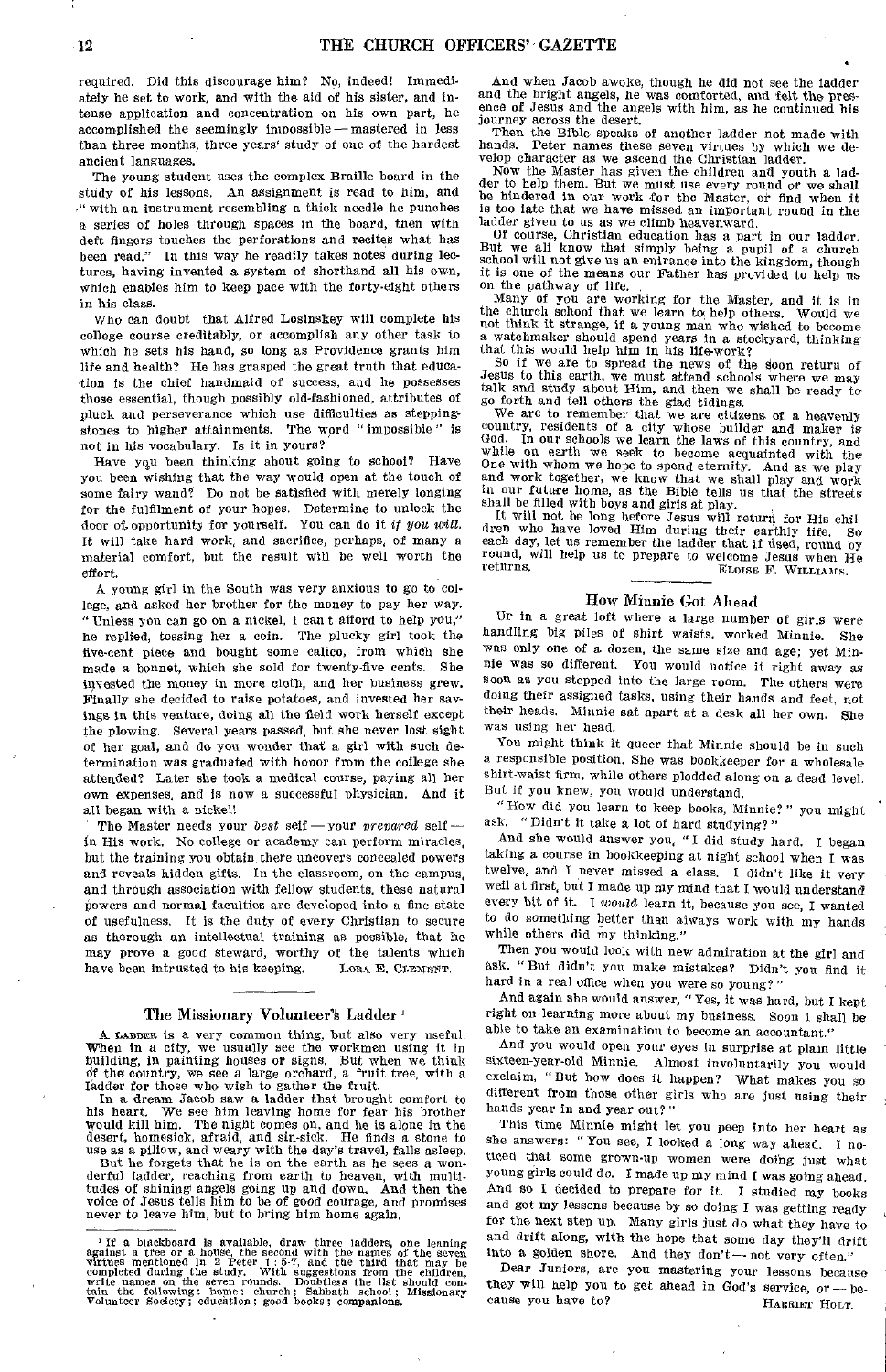# The Pathway to Service

[The friends contributing these paragraphs were asked to answer the following questions: 1. What inspired you to obtain an education?

2. How did you obtain it?<br>2. What has it meant to

3, What *has it meant* to you?

Surely their testimonies will be an inspiration to those who study them.]

NEITHER of my parents had an academic or a college education, but my brother, several years my senior, was inspired by a magnetic public school teacher to go to college. My brother's example doubtless influenced me to desire a college education. After my parents accepted the third angel's *message,* the ideals of the church seemed to demand a Christian education for the development of Christian character and as a preparation for life's work. My desire to become a Christian worker was one factor that led me to -college and kept me there till I had finished my course.

My father paid my college bills, and I helped him on the farm most of my vacation.

A training in a Christian school has meant everything to me, It gave me proper ideals of life and opened before me a vision of life's possibilities. I feel that the years spent in college, in the study of the word of God, history, science, and language, and in the association with strong Christian teachers and students, were like the condensation of years of experience into a short period of time. They put me in touch *with* the world and human affairs, past and present, in such a way as nothing else could have done. As I look back over the twenty-three years since I left college, I feel that I owe much to my Alma Mater. M. E. KERN,

# *Sec. Missionary* Volunteer *Department.*

Like many other boys and girls, I went to school at first because I was *sent.* In other words, my mother had the vision. Then, too, it was customary for young people to go to school, therefore I wanted to go. I obtained an education *sufficient to secure* a certificate, and began the work of public school teaching when I was seventeen years of age. The great needs of the world opened up more and more before the Seventh-day Adventist people, and I, with the rest, began to see a vision of what our children might be. A great longing to return to college came over me, and after being out of school for eight years, I returned *in*  order to prepare to work for our own children. I remained

there till called upon to take up the work of my choice. When I returned to school, I was responsible for my own expenses. But thanks to my mother, I had been taught economy, and so I could well get along without many things which the young women of today deem essential.<br>You ask, "What,has it meant to you?" It has given me

the joy of having an opportunity to come in close touch with hundreds of our children and young people, and of seeing many whom I have called mine, filling places of responsibility in our own and other lands. The teacher does not have to wait till the future life for all of her more comes by observing the work done by her former pupils. MRS. FLORA H. WILLIAMS, *Asst. Sec. Educational Department*.

God planted an insatiable desire in my heart to obtain an education. My *godly* mother also encouraged me to go to college and get an advanced education. Early in life when I was given up by the physicians to die, she promised God that if He would spare my life, she would dedicate me to His service. God answered her prayers for my deliverance, and ever afterward I kept the service of God before me as my ideal. This ideal prompted the necessary preparation. I had to finance myself all the way through school. Father wished me to be a farmer, and because I refused to work on the farm after I was of age, and left for college, he withdrew all financial aid. I went to school one year and taught public school the next, until I accepted the truth. After that I earned enough each summer vacation canvass-ing, to pay my way through the rest of the year.

It has meant everything *to* me to be *forced* to depend upon myself instead of having some one else furnish me the sinews of war. It has put whatever mettle I have into my character. I saw some hard days of trial and severe test, but they were stepping-stones to richer and bett ences and brighter days. C. S. Longacke,

#### *Religious Liberty Secretary.*

My eager desire to be of service in the Advent Movement, and my recognition of the necessity of being thoroughly prepared in order to be able to render the best service, led

me to seek an education. My parents, who were engaged in foreign mission work, were not prepared to render me much financial help, so I set out to make *my* way through school by my own efforts,—<br>working in a printing office, picking cotton, canvaesing, etc.

The education thus obtained in classroom, in school activities, and in practical work, under the direction of *Chris*tian teachers, has made it possible for me to contribute a measure of service.  $0. M. Jofiv.$ measure of service.

# *Asst. Sec. Educational Department.*

The desire to be an efficient worker in my Master's cause,

inspired me to obtain an education. The most of my education has been obtained in the " University of Hard Knocks?' That which was obtained in school was earned by working patiently and untiringly in the canvassing field during vacation, and at other kinds of legitimate work during the school term. The experiences obtained in the canvassing field I prize very highly, as they have given me a substantial foundation up

My education has given me a larger vision, enabling me to see the world's need, and has helped me to focus my powers upon an assigned task in this movement.

# C. V. LEACH, *Sec. Home Missionary Department.*

What inspired me to obtain an education? First, an inherent desire to obtain knowledge, and later on a distinct purpose to prepare myself for a place in the cause of God.

During the larger part of my school life, I was assisted, so far as expenses were concerned. During the last two years, however, I paid my own way by working during the summer and also by *doing* stenographic *work* for the school during the school year.

An education has meant everything to me; in fact, I can-not comprehend what I would do without it. I only *wish* I had had an opportunity of going farther in my school work. H. H. COBBAN,

# *Asst. Treas. General Conference.*

I was inspired to obtain an education by the thought that it would help me to fight the battles of life in a more successful manner, would help me to make friends among men and women of accomplishment, and would give me ideals that lead to success.

In order to obtain my education, I found it necessary<br>to apply myself to close study of books and also to observe<br>the actions and conversation of others, so that I might<br>master the practical side of problems as well as lea my efforts to gain an education.

My training has made it possible for me to take an active part in God's cause, and joy has filled my soul many times when thinking of the fact that I have been an instrument in the hinds of God for the salvation of others. To see men and women rescued from sin as the result of effort that I have put forth, through the guidance and goodness *of* my Maker, more than fully repays for the time and effort given to the definite purpose that I had in mind.

#### W. L. BURGAN, *Sec. Press Bare&*

I aiways loved study and school for their own sake, but<br>when this truth gripped my life, a new inspiration directed<br>my motives, and I longed to be useful in God's work. From<br>that time study took on a new and fuller and ric ing. Now I studied not merely to satisfy my own selfish thirst for knowledge, but to be a blessing to others. This vision- of Life intensified and put new zest into a desire for a true higher education.

I was eighteen years of age when I decided to attend college and fit myself *for a* place in the Lord's work. I had saved enough from two years of teaching in a public school to carry me through the first year. Having tasted the satisfaction that comes from earning one's own *money,*  I determined not to call upon my parents to foot my bills. With the exception of \$25 which my brother sympathetically sent me "for a birthday present," I met all the expenses of my four-year college course by my own efforts. Part of one year I worked largely for my board and room. In the middle of my course I taught two years in our own schools, and one summer I canvassed for "Bible Readings." My canvassing record was inconsiderable when compared with that made by young people today, but the six weeks I spent netted me \$100. This enabled me to purchase clothing and books and pay my railway fare back to school again. But this was insufficient, so I borrowed money for which I paid 7 per cent compound interest.

At the close of my college course my political friends in the home city, where before my conversion I had taught public school, offered me the position of county superin-tendent of schools at a very flattering salary. For a moment—but only for a moment—it was almost a temptation, *for I was heavily* in debt, and the debt was *growing*  larger all the time. But at the same time the Foreign Mission Board was asking me to go to Africa as a teacher. I did net even know what my salary would be except as I might judge from what I had previously received for teaching in our schools. I knew that on this basis, it would be slow, laborious work paying a debt that amounted to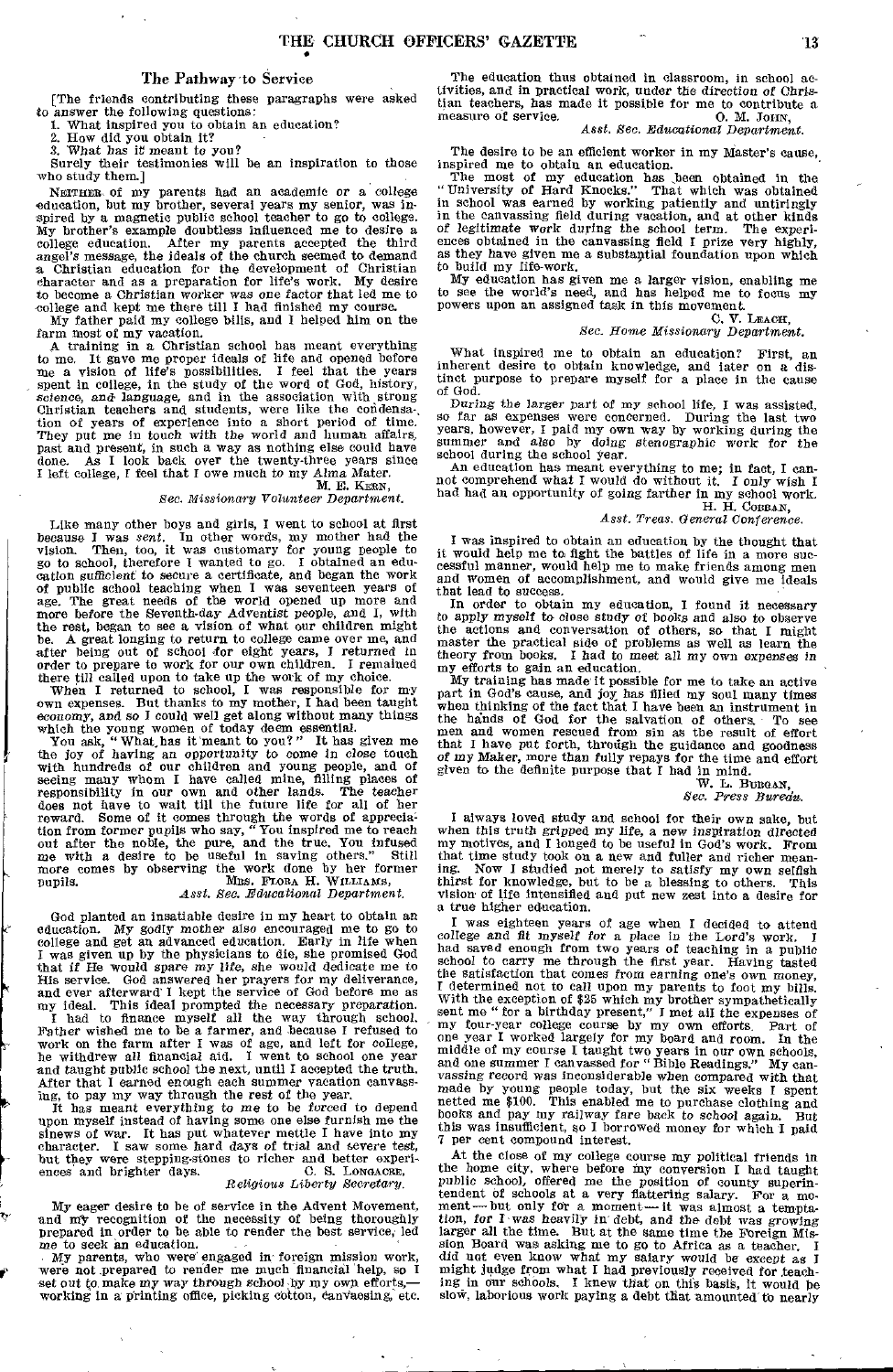\$1,000. Could I manage it? I had reached one of the great turning-points in my life. I turned to the Lord. I thanked Him for good health and the assurance of His presence, and turning my back upon worldly inducements, I gave myself anew to the work of God "for better or for worse." It took nearly seven years of the most careful economy before I had won the experience of "the village blacksmith" whom Longfellow has immortalized in the words,

" He earns whate'er he can, And looks the whole world in the face, For he owes not any man."

In more ways than one this was an hour of triumph for me. I had learned that a student can, with faith in God, gain an education. I had learned that I could live comfortably, and even pay off a debt, on an average of less than seven dollars and a half a week. I had learned that many things which girls generally consider essentials are so only in imagination. I had learned how to be contented with simplicity, and I had learned that it was not necessary to accept a worldly position in order to *pay off* a debt. Above all, I had learned how to trust in God, how to know

His leadings, and how to keep an eye single to my baptismal vows of unreserved consecration to His work. I believe these lessons of faith and self-help in the school of life's experience have been an invaluable part of my training for SARAH E. PECK,

# *Asst. Sec. Educational Department.*

From a child I loved my books, but the chief inspiration to obtain an education, I received from an experience told me when a small boy by my mother. She said that when I was a babe, and she first took me in her arms, she, with earnest prayer, dedicated me to the work of the gospel as taught by Seventh-day Adventists. This made a deep impression upon my mind, and, under God's blessing, was the inspiration which guided me to a large extent during boyhood days.

How did I obtain it? Chiefly from the colporteur work. There was no scholarship plan at that time, but I worked during vacations selling our books. After attending school the first two years, I found it necessary to remain out of school two years to earn money for the finishing of my course. Six years of colporteur work and four years of

schooling at South Lancaster, was the program. Under God's blessing my education has meant the answer to my mother's prayer and the satisfaction to a certain extent of my own ambition and convictions. My chief regret has been that I yielded to persuasion to drop my educational work at fourteen grades instead of finishing a colleke course as I bad planned. E. R. PALMER,

*Manager Review and Herald Pub. Assn.* 

# -Devotional Meetings for August 27

*Topic: Being Honest with God.* 

Senior

- 
- 
- 1. Opening Exercises.<br>
2. Roll Call; God'e Promises to Givers.<br>
3. Talk: Should Our Young People Pay Tithe?<br>
4. Reading: One Tenth.<br>
5. Reading: "I Belleve in Systematics."
- 
- 
- 
- 6. Symposium: Being Honest with God. 7. Round Table: Does Christ Have Your Purse?

8. Close with prayer for greater faithfulness as stewards, Junior

- 1. Opening Exercises. 2. Roll Call: God's Promises to Givers.
- 
- 
- 

3. Song: "A Child of the King," Christ in Song, No. 514,<br>4. Superintendent's Talk: Being Honest With God.<br>5. Reading: "I Belleve in Systematics."<br>6. Reading: Nellie's Gift, or the Two Mitts. (See Instructor of August 16 or

- 7. Consecration Service.
- 8. Close by repeating the Pledge together.

#### Plans and Suggestions

*Aim today* to create a deep determination to be faithful always in our duty as stewards of our money. Tithe is a debt we owe God; but our offerings express our love for Him and His work. One gives according to his love. Emphasize that it is not *quantity* but *faithfulness* that the Master desires.

Do the stirring words of Arthur J. Brown apply to you and me? He says: " No sympathy should be wasted over the common excuse that people do not have the money that is required. They have it in abundance, and they prove it, by spending it freely on things that minister to their pleas-ure. The evangelization of the world is too important an enterprise to take what is left, after everything else has been provided for. . . Shall we work for our own enrich. ment on a vast scale and work for God and our fellow men on a small one?"

When planning the program, read carefully, "Missionary Volunteers and Their Work," chapter 17.

*Opening Exercises.—* Have several good songs on giving. Follow this with a few earnest prayers and the secretary's report.

*Roll Call: God's Promises* to Givers.—Have the following verses passed out and read in response to names called: Ps. 41: 1; 37: 3; Prov. 3: 9, 10; 11: 24; Isa. 58: 10, 11; Mal. 3:10, 11; Luke 6: 38; Acts 20: 35; 2 Cor. 9: 7. *Blackboard Motto.—* 

# With the Help of God I Will Be a Faithful Steward

# Special Senior Notes

Symposium: Being Honest with God.—Ask different Mis-sionary Volunteers, perhaps four, to bring two or three short quotations from the Testimonies on tithing and giving. Assign certain volumes to each individual. Ask each to search for the very strongest paragraphs he can find on the subject.

*Round Table: Does Christ Have* Your *Pursef—* This should be a consecration service. Use the helps provided in this paper for introducing the round table. Then ask each to say something about the subject of stewardship. The program Is sent forth with the prayer that every Mis-sionary Volunteer in your society will say from the depths of hie heart: " With the help of God, I will be a faithful steward."

### Special Junior Notes

*Superintendent's Talk: Being Honest with God.—* Show that God owns the earth, that He requires a tenth as but a token of His ownsrship. Small rental it is for the possession which He gives us! Satan claims ownership and is doing all in hie power to turn our attention from God to self. The Christian who returns God's tenth to Him is but acknowledging God's claim to the earth. It is an act by which each Christian can remind Satan of his coming defeat. It is a privilege to show our colors,—that we are partners with God.

Further thoughts may be gleaned from the article, "Should Our Young People Pay Tithe?" Do not close the talk without making a personal application, Children should form the habit of laying aside a tenth of their earnings early in life.

Reading: "I Believe in Systematics." - Where advisable this selection can be made into an interesting dialogue be-tween Aunt Rachel and Mr. and Mrs. Allyn.

#### One Tenth

ONE tenth of ripened grain, One tenth of tree and vine, One tenth of all the yield From ten tenths' rain or shine.

One tenth of lowing herds That browse on hill and plain, One tenth of bleating flocks For ten tenths' shine and rain.

One tenth of all increase From counting-room and mart, One tenth that science yields, One tenth of every art,

One tenth of loom and press,, One tenth of mill and mine, One tenth of every craft

Wrought out by gifts of Thine.

One tenth of glowing words That glowing dollars hold, One tenth of written thoughts That turn to shining gold.

One tenth! and dost Thou, Lord, But, ask this meager loan, When all the earth is Thine, And all we have Thine own? *— The Churchman.* 

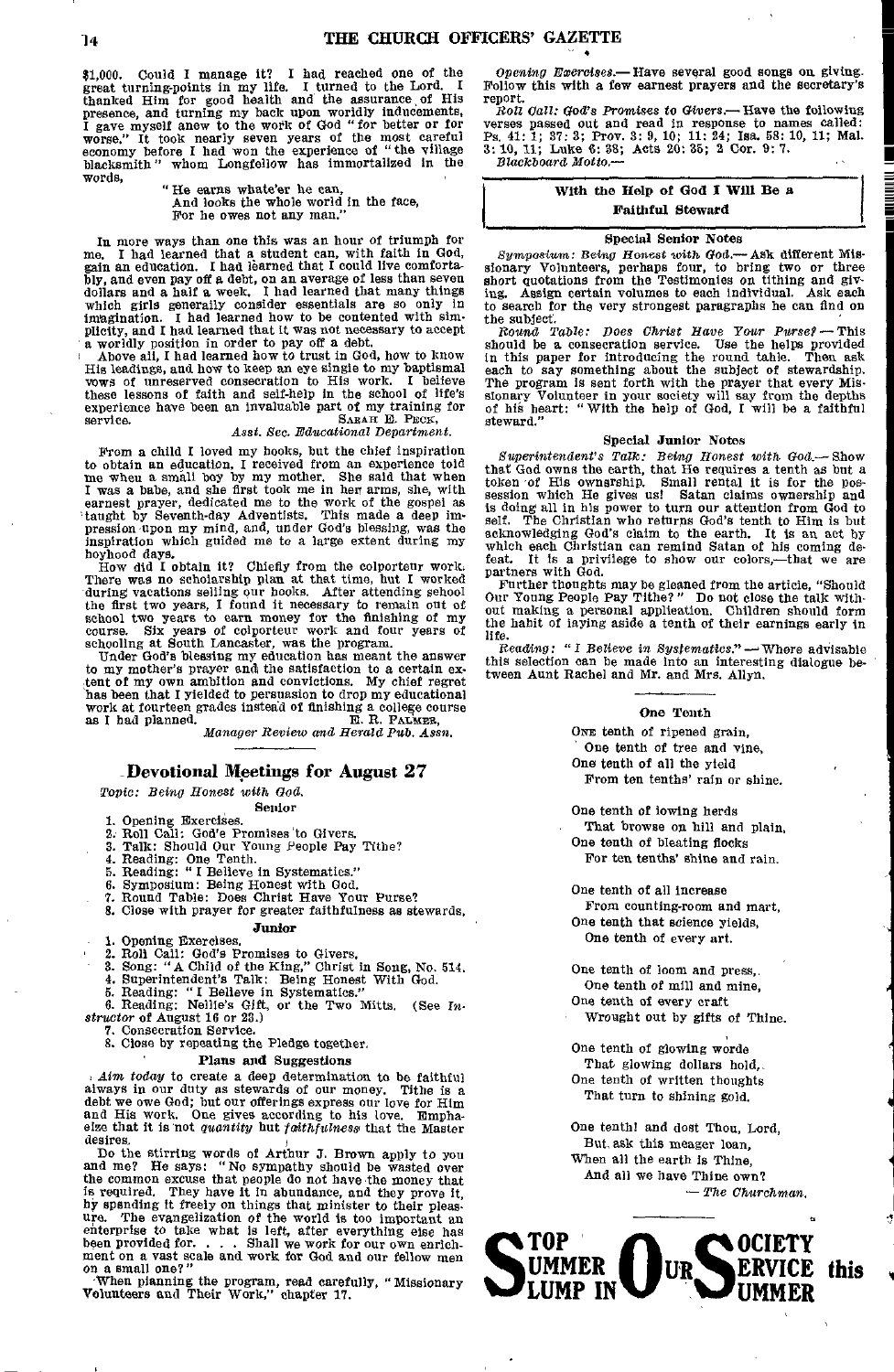# Should Our Young People Pay Tithe?

HAVE you ever wondered if young people should pay tithe? The dictionary will tell you that a tithe is the tenth part of anything. To give the Lord a tenth of all our Income, no *doubt seems* a large sum to many of our young people who may be working their way through school, or having to buy clothing, shoes, etc., *from a,small*  salary. No doubt you have often been tempted to say, " I am not able to pay my tithe; I will wait till I am older, and have more money." But let us study a little as to whether or not we are instructed in the word to pay tithe, and why the Lord has made this requirement of us.

#### God's Ownership

It will help us to understand the tithing *question* better, and to see the beauty and blessing in it more clearly, perhaps, if we study the relation of all things here in the world to the Lord. The Lord has not required the payment of a tithe because He is impoverished or because He could not have ordained some other plan. God having ordained the plan, we must regard it as perfect, the best a God of love could *devise for* man. He has made this divine arrangement asa blessing to fallen, sinful man.

At the beginning of man's existence he was put on probation, and a test was placed before him. In the garden grew " every tree that is pleasant to the sight, and good for food." Adam had unlimited access to all that was in the garden; he could freely eat of all, except one tree, the tree of the knowledge of good and evil. Of this he was not to eat, on penalty of death. Not that the tree was not good, but this tree belonged to the Lord. To man was given all the rest, but this tree the Lord reserved unto Himself. The test of obedience was before *man,* whether or *not* he would recognize God's ownership, and let that alone which the Creator had reserved for Himself. Man failed *in this* test. He sought to use that which the Lord had reserved to Himself, that which was not man's. As a result, sin, with all its train of terrible consequences, was introduced into the world, and required as an atonement the life of the spotless Son of God.

In the tithing question a like test, since the fall, is placed before man, whether he will recognize God's ownership of all that is in the world, or disregard the Lord's rightful claim and selfishly use *that* which the Lord has reserved to Himself.

Man in this world is only a steward' of the Lord's goods. He owns nothing. "The earth is the Lord's, and the fulness thereof; the world, and they that dwell therein." Ps. 24: 1. "Behold, the heaven and the heaven of heavens is the Lord's thy God, the earth also, with all that therein is." Deut. 10: *14, "*Every beast of the forest is Mine, and the cattle upon a thousand hills. I know all the fowls of the mountains: and the wild beasts of the field are Mine. If I were hungry, I would not tell thee: for the world is Mine, and the fulness thereof." Ps. 50: 10-12. "The silver is Mine, and the gold is Mine, saith the Lord of hosts." Haggai 2: 8, The Lord owns all. The cattle and poultry on our farms, the money in the bank or in our purses, the ore of the mine,all are His; and when we give to Him, we but return for Him to use that which He already owns. All being His, He has a right to say how much He wants for His work, and to designate how and to whom it shall be given. Man is not a proprietor, but a steward, to whom the Lord has said, " Occupy  $til1$  I come."

But the Lord has set apart a tithe, or tenth, of all unto Himself as holy, to be used *for* His work in the earth. " And all the tithe of the land, whether of the seed of the land, or of the fruit of the tree, is the Lord's: it is holy unto the Lord. And if a man will at all redeem aught of his tithes, he shall add thereto the fifth part thereof. And concerning the tithe of the herd, or of the flock, even of whatsoever passeth under the rod, the tenth shall be holy unto the Lord. He shall not search whether it be good or bad, neither shall he change it: and if he change it at all, then both it and the change thereof shall be holy; it shall not be redeemed." Lev. 27: 30-33.

Mark that the tithe is "holy unto the Lord." The Sabbath, or one seventh of time, is holy. Similar language is

used regarding the tithe and the Sabbath. Both are said to *be holy.* This should have great weight, especially with those who keep the Sabbath. And just as it is a sin to regard the Sabbath as a secular day and use *it* for our own gain, in like manner it is a sin to regard the holy tithe as common, and use it for our own pecuniary gain. It is a very grievous sin for man to take that which is holy and use it for hie own selfish purposes. We do not " give " a tithe. We cannot "give" that which we do not own. In return for all that God gives us we recognize Him as Creator and owner of all, and place in His treasury that which He claims as holy.

#### Commended by Christ

It is quite evident that the Saviour did not in any way change or abridge the sacred obligation of paying tithe. " Woe *unto* you, scribes and Pharisees, hypocrites! for ye pay tithe of mint and anise and cummin, and have omitted the weightier matters of the law, judgment, mercy, and faith; these ought ye to have done, and not to leave the other undone."

"These," that is "judgment, mercy, and faith," the "weightier matters" of the law; ought ye to have done, but not to leave the "other," paying tithe, undone. The Pharisees were particular in this matter, tithing even the smallest garden herbs; but Jesus did not say they were too particular. He did not tell them that it was of no importance, that it was a *part* of the types and shadows which were soon to meet their antitypes and pass away. He did not intimate that the Lord was not particular in *such* small matters. Far from it. Indeed, He said that it was an obligation that they should not leave undone. In what stronger language could He have enforced the strict payment of tithe than in the language here used? Surely if scribes and Pharisees should pay tithe, those who believe in Jesus as their Saviour, and who are looking for Him soon to return in the clouds *of* heaven, should do so. And that which Jesus says we are not to leave " undone " cannot be left undone, except at the peril of our *souls.* 

*It* is, of course, true that complying with any of the sacred duties enjoined in the Scriptures cannot *of* itself commend us to God, but our obedience must be the fruit of living faith. If in doing the things commanded, we pass over some " weightier matters " of the law, the rebuke of Christ applies to us. Yet nevertheless, while rebuking the Pharisees for what they had not done, He' said that the paying of tithe is one of the things they were not to " leave undone."

#### Why Ordained

Paying tithe is ordained of the Lord for our good, the same as all His commandments. God is love, and He never requires us to do anything except what is best for us in the development of character. He does not ask us to pay tithe because this is the only way by which funds can be provided to support the laborers who carry the gospel to the ends of the earth. The Lord could make gold nuggets out of the stones, or rain gold from the skies, with which to finance His work. But He chooses a better *way.* He instituted the system of tithes and offerings because this was the best way to help His people.

The tithing system is our friend and benefactor. The heart of man is deceitful and covetous. The love of money is the root of all evil. The evil lurks in each one's heart. To help proud, grasping, covetous man to gain the victory over the covetousness of his heart, the Lord in His wisdom and love established the tithing system. Through, this means we *recognize* God as a partner in our business. In all our affairs we must reckon with Him. We must determine how much is His share, and how much is ours. He is the source of all our income. He gives us all we have, but requires us to return to Him one tenth. This He says is holy, and to be used for the advancement of His work in the earth. The remainder is ours to use for our needs, and from which to make offerings to His cause. Instead of regarding the tithing system' as a burden imposed upon us. we should-see in it a great blessing from the Lord.

The blessing comes to us through our faithfulness in this *matter,* and not because we can pay a large sum into the Lord's treasury. The woman who cast in the two mites was